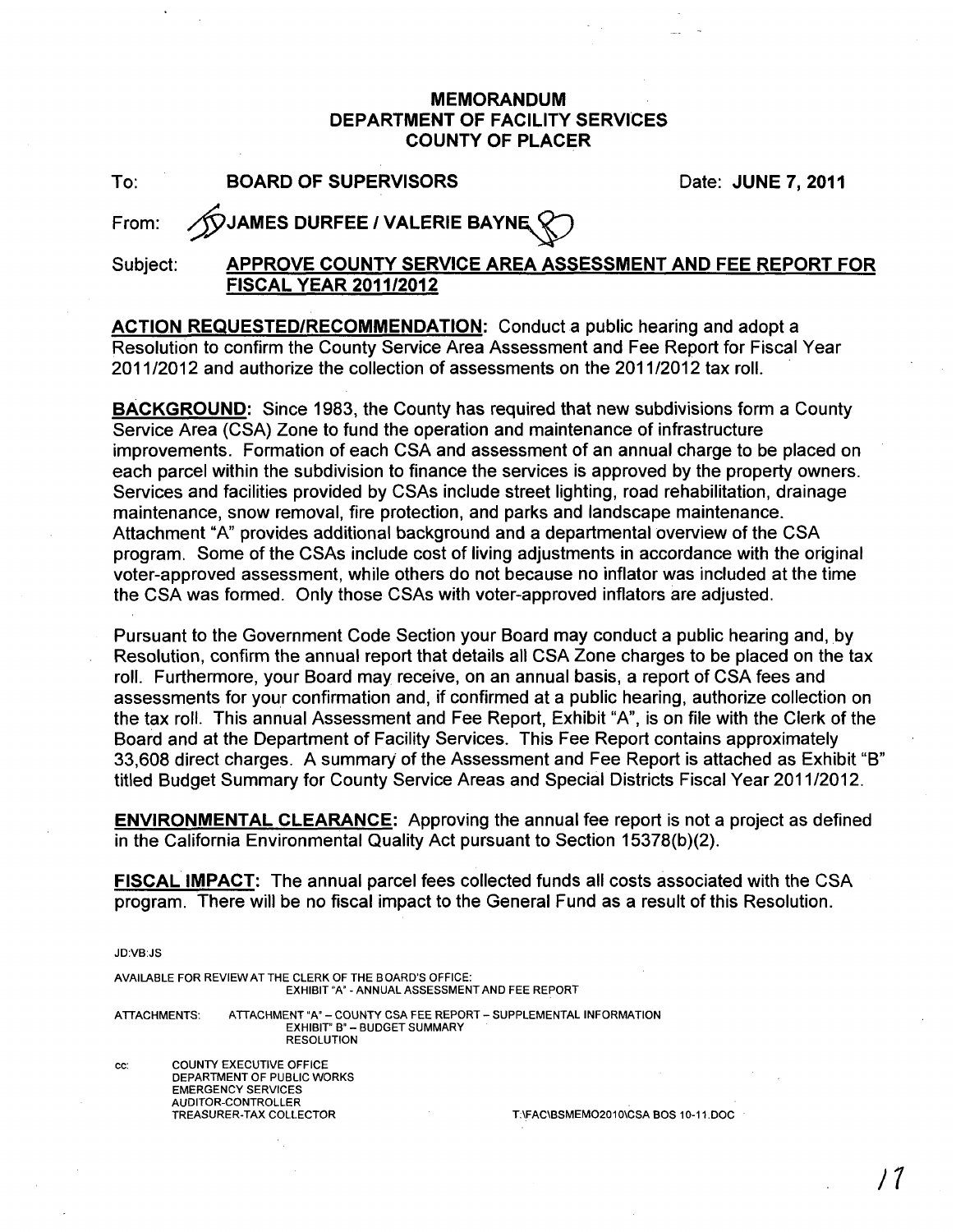#### **2011/2012 COUNTY SERVICE AREA FEE REPORT SUPPLEMENTAL INFORMATION**

#### **BACKGROUND:**

Initial CSA charges are generally developed in cooperation with various developers as part of the CSA formation process and then updated annually, as required, to fund administration and maintenance of the facilities. The County Departments of Facility Services, Public Works and Emergency Services administer the CSAs, and their comments and rate proposals are included in this report.

Approximately 34,846 direct charges to parcels are included in this year's Assessment and Fee Report, Exhibit "A". All fees are included on the annual property tax bill for parcels within the individual CSA zones. Exhibit "A" is on file with your Clerk's office and at the Department of Facility Services.

CSA's that were formed in the 1960's could receive revenue from a prorated share of the 1 % ad-valorem property tax. There are several districts in the County that have this status. These districts provide various services ranging from park maintenance to lighting to perimeter fence maintenance.

Fees approved prior to passage of Proposition 218, cannot be increased without first going through a voter approval process. Subsequent to the passage of Proposition 218, a cost of living adjustment has been included as part of this voter approval process. The Attached Exhibit "8" titled "Budget Summary for County Service Areas and Special Districts, Fiscal Year 2011/2012" is a summary of the CSA fees and budgets.

To inform the public of the CSA rate proposals and of the Board's hearing date, staff published hearing notices in the Auburn Journal, Roseville Press Tribune and the Tahoe World.

#### **ADMINISTERING DEPARTMENTS' OVERVIEW OF THE 2011/2012 REPORT:**

#### **EMERGENCY SERVICES:**

Currently, there are seven separate fire protection zones; Sheridan Fire, Zone 6; Western Placer Fire, Zone 76; Sunset West Fire, Zone 97; Dutch Flat Fire, Zone 150; Dry Creek Fire, Zone 165; Bickford Ranch Fire, Zone 189; and North Auburn/Ophir Fire, Zone 193 administered by the County Office of Emergency Services.

The County provides fire protection and emergency medical services for the zones listed above. Exhibit B shows the types of revenue and fee amounts, proposed budget amount and whether charges are subject to COLA adjustments.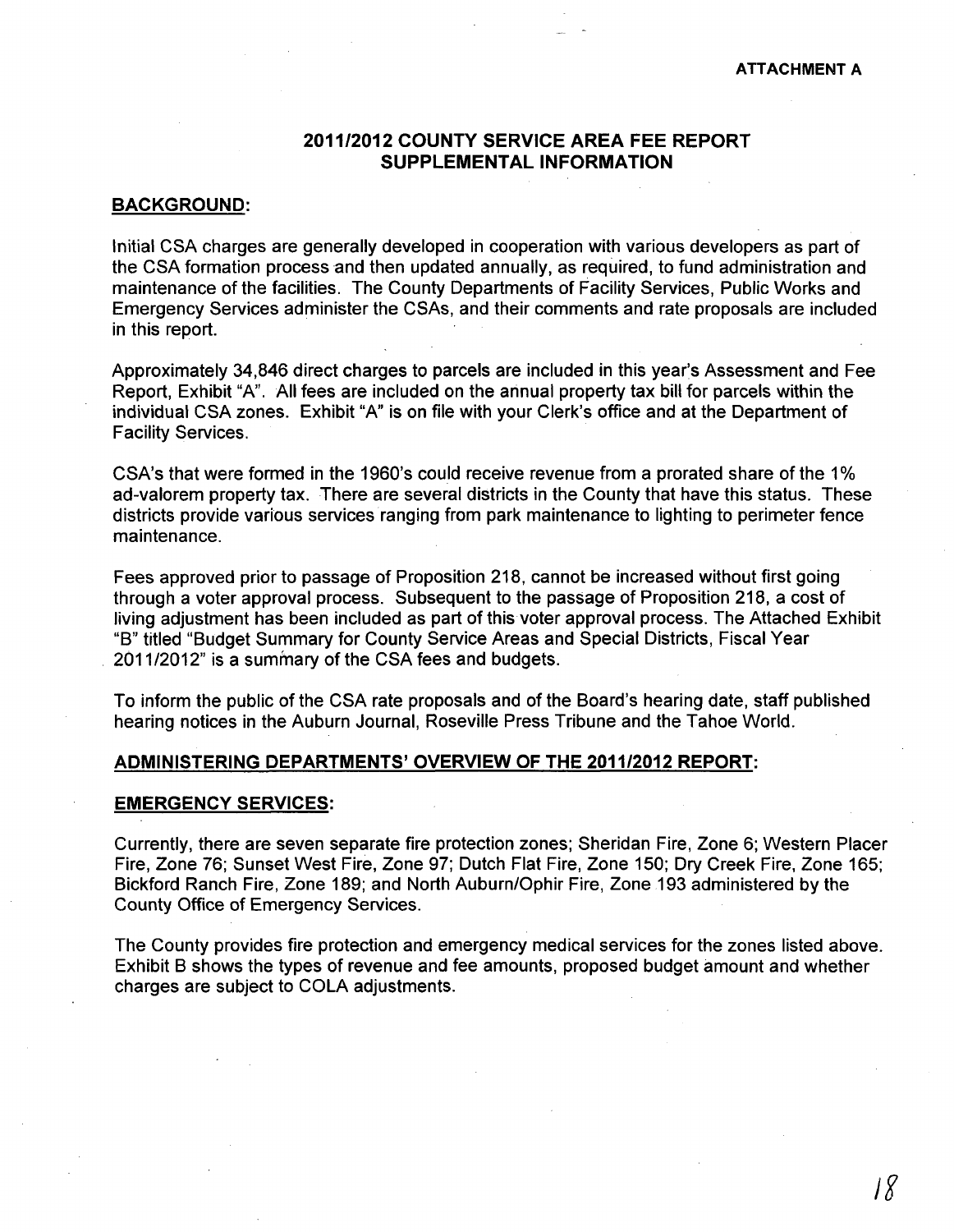#### FACILITY SERVICES:

The Department of Facility Services administers approximately 31 CSA zones. The services being provided include drainage maintenance, landscape, and trail and park maintenance.

The Department of Facility Services also administers six CSAs for sewer service and three Sewer Maintenance Districts. These items will be addressed under a separate agenda item before your Board and are not included in Exhibit "A" or the attached Exhibit "B".

#### DEPARTMENT OF PUBLIC WORKS:

The Department of Public Works administers approximately 137 Zones. The services being provided include road rehabilitation, drainage maintenance, street lighting, water quality monitoring, transit service, fire/water systems and snow removal.

Ordinance No. 4473-B (12/15/92) established the Dry Creek Watershed Flood Control CSA, Zone #22, and the CSA zone was created by Resolution 93-45 (2/9/93). The fee amount was set by ordinance with no changes proposed at this time.

Funding collected from new development will be used to implement strategies identified in the Dry Creek Watershed Flood Control Plan. The fee amount is set by ordinance. The one time fee for new development has been increased from time to time by the Board to reflect inflationary changes.

In addition, the County has formed eight Permanent Road Divisions (PRD's) under the Streets and Highways Code. An annual assessment on each parcel within the PRD's was approved by the property owners to fund maintenance on non-maintained public roads. These assessments are placed annually on each parcel and are listed in Exhibit B.

#### CONCLUDING COMMENTS:

It should be noted that the Fiscal Year 2011/2012 budget amounts are Proposed Budget amounts. Once final fund balance amounts are determined, after the close of the current fiscal year, adjustments to these amounts may be made as part of the Final Budget, but no change will be made to parcel fee amounts.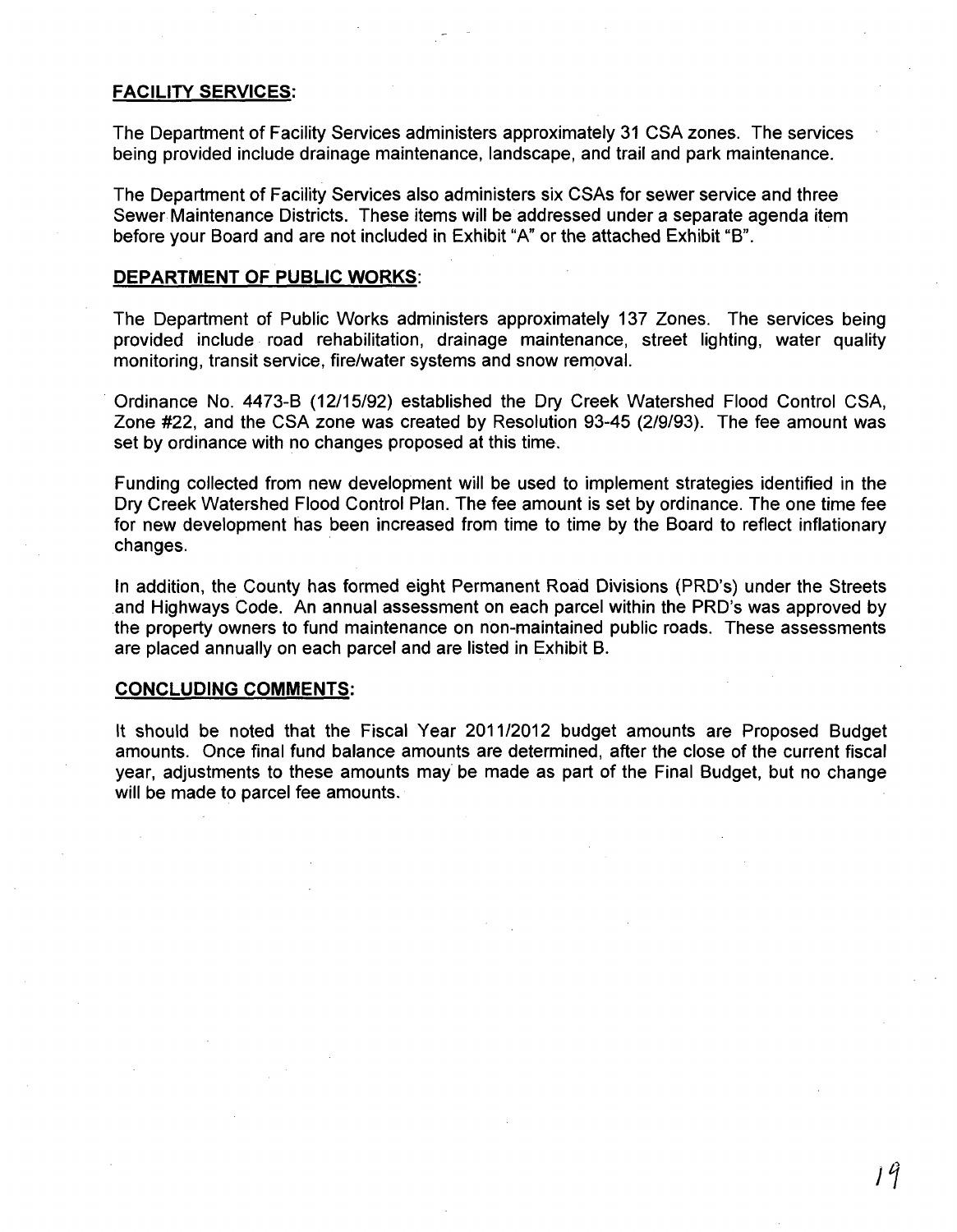$\bar{z}$ 

|                                                            |                                         |             |                               |                               |                                                                                | <b>BUDGET SUMMARY</b> |                       |                            |                                |                                                |                    |
|------------------------------------------------------------|-----------------------------------------|-------------|-------------------------------|-------------------------------|--------------------------------------------------------------------------------|-----------------------|-----------------------|----------------------------|--------------------------------|------------------------------------------------|--------------------|
|                                                            |                                         |             |                               |                               | FOR COUNTY SERVICE AREAS AND SPECIAL DISTRICTS<br><b>FISCAL YEAR 2011-2012</b> |                       |                       |                            |                                |                                                |                    |
| <b>DESCRIPTION</b>                                         | <b>SERVICE</b>                          | <b>FUND</b> | <b>ZONE:</b><br><b>SUB FD</b> | $\pmb{\mu}$<br><b>PARCELS</b> | <b>REVENUE</b><br><b>AUTHORITY</b>                                             | <b>RATE:</b><br>10/11 | <b>RATE:</b><br>11/12 | CPI<br><b>ADJUSTMENT</b>   | FY 11/12<br><b>PROP BUDGET</b> | <b>PROPOSED RESERVE</b><br><b>CONTRIBUTION</b> | <b>CANCELATION</b> |
| ALEXANDRIA ESTATES                                         | LANDSCAPE                               | 501         | 196                           | 18                            | <b>ASSESSMENT</b>                                                              | \$737.74              | \$750.28              | 1.70%                      | \$14,305                       |                                                |                    |
| <b>ALMOND KNOLL</b>                                        | RDS/DRAIN                               | 501         | 101                           | 8                             | <b>ASSESSMENT</b>                                                              | \$303.00              | \$303.00              | <b>NONE</b>                | \$343                          | \$2,881                                        |                    |
| <b>APPLEGATE PARK-COMM</b>                                 | <b>PARK MAINT</b>                       | 501         | 147                           | 28                            | <b>ASSESSMENT</b>                                                              | <b>VARIES</b>         | <b>VARIES</b>         | 1.70%                      | \$36,972                       |                                                | \$9,000            |
| <b>IAPPLEGATE PARK-UNDEV</b><br><b>IAPPLEGATE PARK-DEV</b> | <b>IPARK MAINT</b><br><b>PARK MAINT</b> | 501<br>501  | 147<br>147                    | 240<br>590                    | <b>ASSESSMENT</b><br><b>ASSESSMENT</b>                                         | \$6.66<br>\$40.04     | \$6.78<br>\$40.72     | 1.70%<br>1.70%             |                                |                                                |                    |
| IATWOOD RANCH<br><b>ATWOOD RANCH</b>                       | <b>RDS/LTS</b><br><b>DRAIN</b>          | 501<br>501  | 087<br>087                    | 53<br>53                      | <b>ASSESSMENT</b><br><b>ASSESSMENT</b>                                         | \$61.00<br>\$24.00    | \$61.00<br>\$24.00    | <b>NONE</b><br><b>NONE</b> | \$1,874<br>\$3,169             | \$3,559                                        |                    |
| <b>IATWOOD RANCH</b>                                       | LANDSCAPE                               | 501         | 087                           | 53                            | <b>ASSESSMENT</b>                                                              | \$110.00              | \$110.00              | <b>NONE</b>                | \$5,830                        |                                                |                    |
| ATWOOD RANCH II                                            | <b>RDS/LTS/DRAIN</b>                    | 501         | 153                           | 32 <sub>2</sub>               | <b>ASSESSMENT</b>                                                              | \$208.58              | \$212.14              | 1.70%                      | \$2,374                        | \$5,214                                        |                    |
| <b>IATWOOD RANCH III</b>                                   | <b>RDS/LTS/DRAIN</b>                    | 501         | 191                           | 143                           | <b>ASSESSMENT</b>                                                              | \$245.92              | \$250.10              | 1.70%                      | \$7,247                        | \$31,017                                       |                    |
| IATWOOD RANCH V                                            | RDS/LTS/DRAIN<br>POND                   | 501         | 168                           | 32                            | <b>ASSESSMENT</b>                                                              | \$160.24              | \$162.96              | 1.70%                      | \$3,689                        | \$1,675                                        |                    |
| <b>IBALMORAL UNITS 1 &amp; 2</b>                           | <b>RDS/DRAIN</b>                        | 501         | 125                           | 15                            | <b>ASSESSMENT</b>                                                              | \$170.00              | \$170.00              | <b>NONE</b>                | \$13,993                       |                                                | \$11,043           |
| <b>BARTON RANCH</b>                                        | <b>LIGHTS</b>                           | 501         | 090                           | $21 -$                        | <b>ASSESSMENT</b>                                                              | \$60.00               | \$60.00               | <b>NONE</b>                | \$1,432                        |                                                | \$22               |
| <b>BELL MEADOWS</b>                                        | <b>RDS/LTS/DRAIN</b>                    | 501         | 032                           | 43                            | <b>ASSESSMENT</b>                                                              | \$155.00              | \$155.00              | <b>NONE</b>                | \$2,276                        | \$5,389                                        |                    |
| BELLA VISTA                                                | <b>ROADS</b>                            | 501         | 043                           | 6                             | <b>ASSESSMENT</b>                                                              | \$111.00              | \$111.00              | <b>NONE</b>                | \$323                          | \$593                                          |                    |
| <b>IBICKFORD RANCH</b><br><b>IBICKFORD RANCH</b>           | <b>PARK MAINT</b><br><b>RDS/DRAIN</b>   | 501         | 184                           | 51<br>50                      | <b>ASSESSMENT</b><br><b>ASSESSMENT</b>                                         | \$353.74              | \$359.76              | 1.70%<br><b>NONE</b>       | \$8,409                        | \$10,939                                       |                    |
| <b>BICKFORD RANCH</b>                                      | <b>FIRE</b>                             | 501<br>501  | 188<br>189                    | 32                            | ASSESSMENT                                                                     | \$56.00<br>\$412.90   | \$56.00<br>\$418.68   | 1.40%                      | \$2,529<br>\$2,847             | \$321<br>\$10,551                              |                    |
| <b>BLACKHAWK</b>                                           | RDS/SN/FIRE                             | 501         | 104                           | 27                            | ASSESSMENT                                                                     | \$430.00              | \$430.00              | <b>NONE</b>                | \$65,904                       |                                                | \$49,294           |
| <b>BLACKWOOD HILLS</b>                                     | <b>RDS/DRAIN</b>                        | 501         | 177                           | 13                            | ASSESSMENT                                                                     | \$228.60              | \$232.48              | 1.70%                      | \$890                          | \$2,432                                        |                    |

 $\mathbf{r}$ 

 $\mathcal{L}$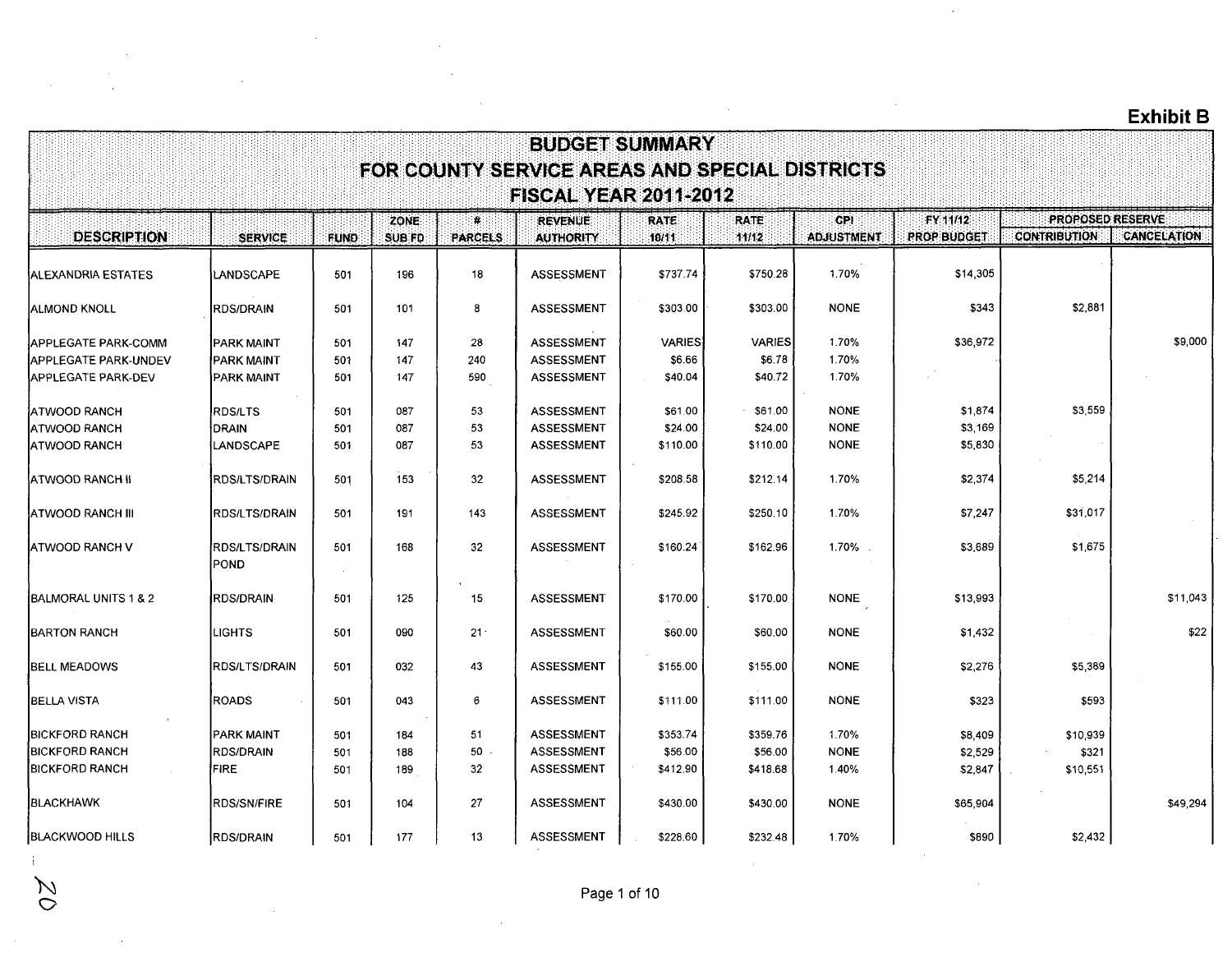|                              |                  |             |                              |                                | <b>BUDGET SUMMARY</b>                                                          |                      |                      |                          |                                |                                                |                    |
|------------------------------|------------------|-------------|------------------------------|--------------------------------|--------------------------------------------------------------------------------|----------------------|----------------------|--------------------------|--------------------------------|------------------------------------------------|--------------------|
|                              |                  |             |                              |                                | FOR COUNTY SERVICE AREAS AND SPECIAL DISTRICTS<br><b>FISCAL YEAR 2011-2012</b> |                      |                      |                          |                                |                                                |                    |
| <b>DESCRIPTION</b>           | <b>SERVICE</b>   | <b>FUND</b> | <b>ZONE</b><br><b>SUB FD</b> | $\mathbf{E}$<br><b>PARCELS</b> | <b>REVENUE</b><br><b>AUTHORITY</b>                                             | <b>RATE</b><br>10/11 | <b>RATE</b><br>11/12 | CPI<br><b>ADJUSTMENT</b> | FY 11/12<br><b>PROP BUDGET</b> | <b>PROPOSED RESERVE</b><br><b>CONTRIBUTION</b> | <b>CANCELATION</b> |
|                              |                  |             |                              |                                |                                                                                |                      |                      |                          |                                |                                                |                    |
| <b>BLUE OAK RANCH PRD#5</b>  | <b>ROADS</b>     | 500         | 505                          | 21                             | <b>ASSESSMENT</b>                                                              | \$52.14              | \$53.02              | 1.70%                    | \$484                          | \$1,247                                        |                    |
| <b>IBLUE OAK RANCH</b>       | <b>ROADS</b>     | 501         | 185                          | 21                             | <b>ASSESSMENT</b>                                                              | \$46.12              | \$46.90              | 1.70%                    | \$473                          | \$1,081                                        |                    |
| <b>BRADLEY RNCH</b>          | <b>ROADS</b>     | 501         | 124                          | 18                             | <b>ASSESSMENT</b>                                                              | \$75.00              | \$75.00              | <b>NONE</b>              | \$905                          | \$695                                          |                    |
| <b>BRIDGEWATER</b>           | RDS/LTS/DRAIN    | 501         | 059                          | 17                             | <b>ASSESSMENT</b>                                                              | \$218.00             | \$218.00             | <b>NONE</b>              | \$1,354                        | \$3,652                                        |                    |
| <b>CANTERSHIRE</b>           | <b>RDS/LTS</b>   | 501         | 073                          | 35                             | ASSESSMENT                                                                     | \$72.00              | \$72.00              | <b>NONE</b>              | \$921                          | \$2,399                                        |                    |
| <b>CANYON VIEW</b>           | <b>ROADS</b>     | 501         | 166                          | 33                             | <b>ASSESSMENT</b>                                                              | \$173.22             | \$176.16             | 1.70%                    | \$1,484                        | \$4,929                                        |                    |
| CARNELIAN CIRCLE             | <b>RDS/SNOW</b>  | 501         | 098                          | 41                             | <b>ASSESSMENT</b>                                                              | \$173.00             | \$173.00             | <b>NONE</b>              | \$1,972                        | \$6,021                                        |                    |
| <b>ICAVITT RANCH ESTATES</b> | IRDS/LTS/DRAIN   | 501         | 174                          | 34                             | <b>ASSESSMENT</b>                                                              | \$481.92             | \$490.10             | 1.70%                    | \$7,895                        | \$10,268                                       |                    |
| <b>CEDAR OAKS</b>            | IRDS/LTS/DRAIN   | 501         | 046                          | 25                             | ASSESSMENT                                                                     | \$97.00              | \$97.00              | <b>NONE</b>              | \$2,124                        | \$1,301                                        |                    |
| ICERRO VISTA PRD #6          | <b>ROADS</b>     | 500         | 506                          | 44                             | <b>ASSESSMENT</b>                                                              | <b>VARIES</b>        | <b>VARIES</b>        | 1.70%                    | \$33,189                       |                                                |                    |
| <b>CHELSHIRE DOWNS</b>       | <b>ROADS</b>     | 501         | 152                          | 8                              | <b>ASSESSMENT</b>                                                              | \$312.22             | \$0.00               | <b>DISSOLVED</b>         | \$24,993                       |                                                | \$24,993           |
| <b>COLONY ESTATES</b>        | <b>RDS/DRAIN</b> | 501         | 116                          | 8                              | ASSESSMENT                                                                     | \$215.00             | \$215.00             | <b>NONE</b>              | \$338                          | \$1,782                                        |                    |
| COUNTRY MEADOWS              | RDS/LTS/DRAIN    | 501         | 050                          | 13                             | <b>ASSESSMENT</b>                                                              | \$138.00             | \$138.00             | <b>NONE</b>              | \$8,577                        |                                                | \$6,183            |
| <b>CREEKSIDE MEADOWS</b>     | RDS/LTS          | 501         | 155                          | $\overline{7}$                 | <b>ASSESSMENT</b>                                                              | \$239.20             | \$243.26             | 1.70%                    | \$556                          | \$1,497                                        |                    |
| <b>CROTHER HILLS</b>         | <b>RDS/LTS</b>   | 501         | 057                          | 16                             | ASSESSMENT                                                                     | \$109.00             | \$109.00             | <b>NONE</b>              | \$13,912                       |                                                |                    |
| DEER RIDGE                   | <b>RDS/LTS</b>   | 501         | 103                          | 120                            | <b>ASSESSMENT</b>                                                              | \$157.90             | \$160.58             | 1.70%                    | \$5,810                        | \$16,359                                       |                    |
| <b>DISCOVERY PARK</b>        | LTS/DRAIN        | 501         | 061                          | $\mathbf{1}$                   | <b>ASSESSMENT</b>                                                              | \$1,002.00           | \$1,002.00           | <b>NONE</b>              | $. $ \$853                     | \$349                                          |                    |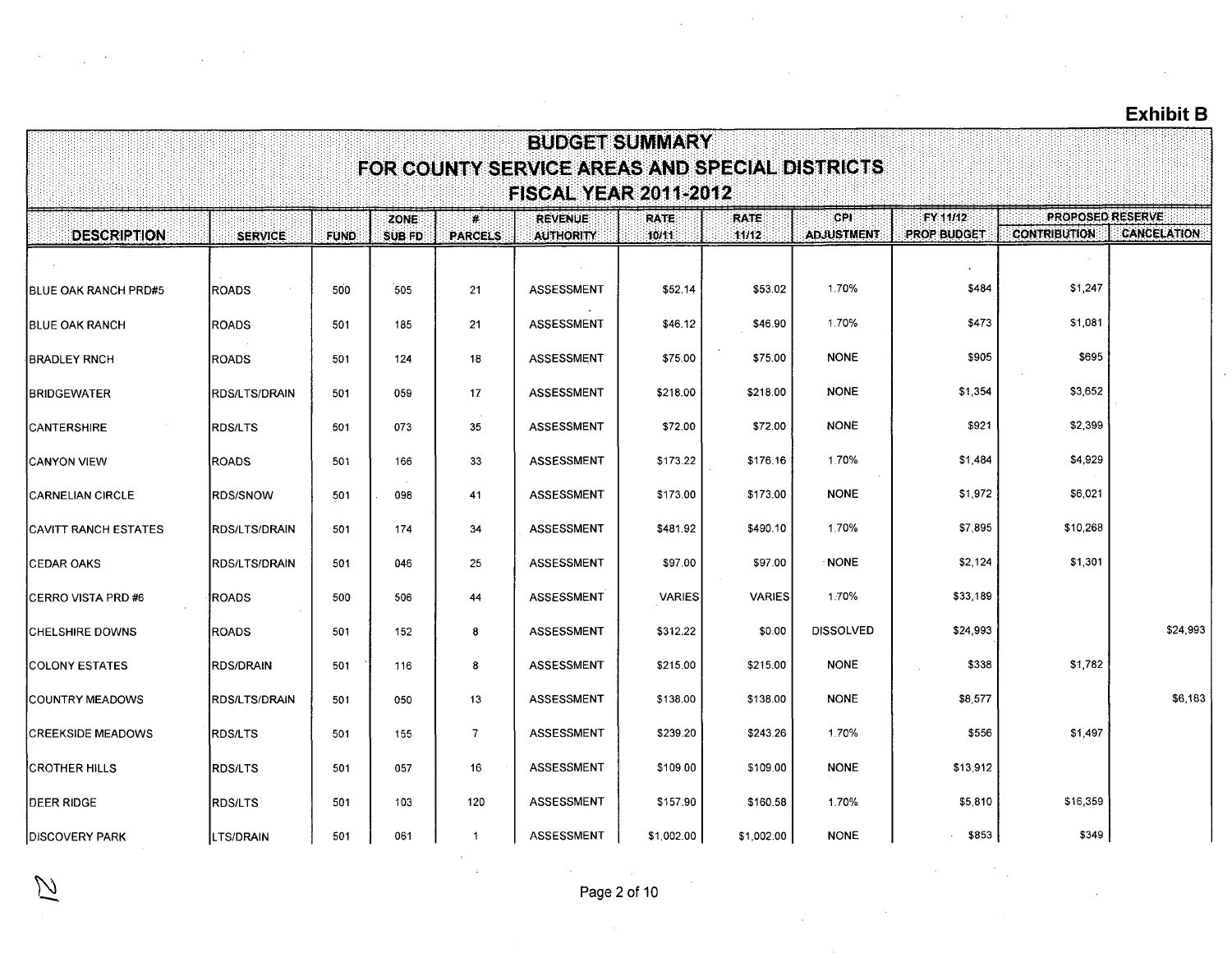| <b>BUDGET SUMMARY</b>                            |                                        |             |               |                |                                                |                      |                      |                            |                     |                         |                    |  |  |
|--------------------------------------------------|----------------------------------------|-------------|---------------|----------------|------------------------------------------------|----------------------|----------------------|----------------------------|---------------------|-------------------------|--------------------|--|--|
|                                                  |                                        |             |               |                | FOR COUNTY SERVICE AREAS AND SPECIAL DISTRICTS |                      |                      |                            |                     |                         |                    |  |  |
|                                                  |                                        |             | <b>ZONE</b>   | $\pmb{\mu}$    | <b>FISCAL YEAR 2011-2012</b><br><b>REVENUE</b> | <b>RATE</b>          | <b>RATE</b>          | <b>CPI</b>                 | FY 11/12            | <b>PROPOSED RESERVE</b> |                    |  |  |
| <b>DESCRIPTION</b>                               | <b>SERVICE</b>                         | <b>FUND</b> | <b>SUB FD</b> | <b>PARCELS</b> | <b>AUTHORITY</b>                               | 10/11                | 11/12                | <b>ADJUSTMENT</b>          | <b>PROP BUDGET</b>  | <b>CONTRIBUTION</b>     | <b>CANCELATION</b> |  |  |
| <b>DOBBAS RANCH</b>                              | <b>ROADS</b>                           | 501         | 066           | $\overline{7}$ | <b>ASSESSMENT</b>                              | \$180.00             | \$180.00             | <b>NONE</b>                | \$330               | \$1,430                 |                    |  |  |
| DOLLAR POINT                                     | <b>FENCE/LTS</b>                       | 501         | 001           | 250            | <b>PROP TAX</b>                                | N/A                  | N/A                  | <b>NONE</b>                | \$211,612           |                         | \$40,000           |  |  |
| DONNER TRUCKEE VET                               | <b>WATER QUAL</b>                      | 501         | 213           | 6 DUEs         | <b>ASSESSMENT</b>                              | 247.64/DUE           | 251.85/DUE           | 1.70%                      | \$1,512             | \$19                    |                    |  |  |
| <b>IDOUGLAS RANCH</b><br><b>DOUGLAS RANCH</b>    | <b>ROADS</b><br>LANDSCAPE              | 501<br>501  | 158<br>158    | $99 -$<br>99   | <b>ASSESSMENT</b><br><b>ASSESSMENT</b>         | \$195.60<br>\$176.78 | \$198.94<br>\$179.80 | 1.70%<br>1.70%             | \$4,390<br>\$17,800 | \$18,905                |                    |  |  |
| <b>IDOYLE RANCH</b>                              | <b>ROADS</b>                           | 501         | 180           | 126            | <b>ASSESSMENT</b>                              | \$256.82             | \$261.20             | 1.70%                      | \$7,293             | \$28,618                |                    |  |  |
| <b>DREAM RANCH</b><br><b>IDREAM RANCH</b>        | <b>FIRE/WATER</b><br><b>RDS/LTS</b>    | 501<br>501  | 084<br>084    | 36<br>35       | <b>ASSESSMENT</b><br>ASSESSMENT                | \$350.00<br>\$237.00 | \$350.00<br>\$237.00 | <b>NONE</b><br><b>NONE</b> | \$12,600<br>\$884   | \$11,911                |                    |  |  |
| <b>IDRY CREEK FIRE</b>                           | FIRE                                   | 501         | 165           | 904            | <b>ASSESSMENT</b>                              | \$177.80             | \$180.30             | 1.40%                      | \$1,482,068         |                         | \$99,903           |  |  |
| <b>IDRY CREEK PARK</b>                           | <b>PARK MAINT</b>                      | 501         | 169           | 977            | <b>ASSESSMENT</b>                              | \$562.06             | \$571.62             | 1.70%                      | \$220,027           | \$383,446               |                    |  |  |
| <b>IDRY CREEK WATERSHED</b>                      | <b>IFLOOD</b>                          | 501         | 22            | 4.154          | <b>ORDINANCE</b>                               | <b>VARIES</b>        | <b>VARIES</b>        | <b>NONE</b>                | \$1,749,045         |                         | \$1,360,350        |  |  |
| <b>DUTCHFLAT FIRE</b>                            | <b>FIRE</b>                            | 501         | 150           | 853            | <b>SPEC TAX</b>                                | \$63.62              | \$64.52              | 1.40%                      | \$57,370            |                         |                    |  |  |
| <b>DUTCH FLAT PARK</b><br><b>DUTCH FLAT PARK</b> | <b>PARK MAINT</b><br><b>PARK MAINT</b> | 501<br>501  | 009<br>009    | 643<br>604     | <b>IMPRV</b><br><b>UNIMPRV</b>                 | \$25<br>\$8          | \$25<br>\$8          | <b>NONE</b><br><b>NONE</b> | \$48,567            |                         | \$6,000            |  |  |
| <b>EAGLE RIDGE EST.</b>                          | RDS/DRAIN                              | 501         | 128           | 14             | ASSESSMENT                                     | \$135.00             | \$135.00             | <b>NONE</b>                | \$339               | \$1,951                 |                    |  |  |
| <b>EAGLE ROCK ESTATES</b>                        | <b>RDS/LTS</b>                         | 501         | 146           | 9              | ASSESSMENT                                     | \$1,091.12           | \$1,109.66           | 1.70%                      | \$2,403             | \$9,384                 |                    |  |  |
| FOOTHILL OAKS                                    | <b>RDS/LTS/DRAIN</b>                   | 501         | 107           | 19             | <b>ASSESSMENT</b>                              | \$206.00             | \$206.00             | <b>NONE</b>                | \$1,291             | \$3,923                 |                    |  |  |
| <b>FORESTHILL LIGHTING</b>                       | <b>LIGHTS</b>                          | 501         | 003           | N/A            | PROP TAX                                       | N/A                  | N/A                  | <b>NONE</b>                | \$3,099             | \$2,401                 |                    |  |  |

 $\overline{a}$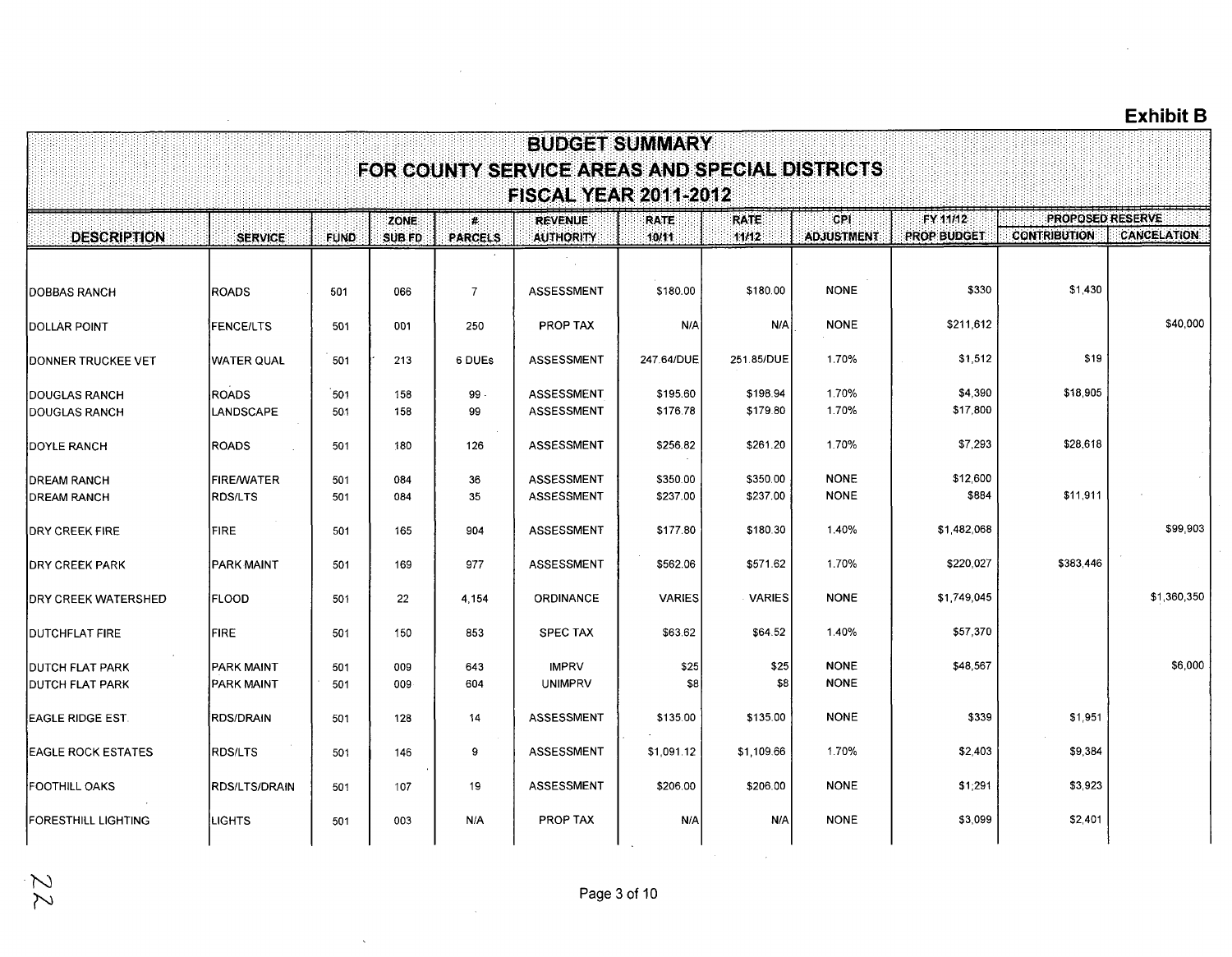$\mathcal{L}$ 

|                                                  |                                     |             |               |                    |                                                                                | <b>BUDGET SUMMARY</b>   |                         |                            |                    |                         |                    |
|--------------------------------------------------|-------------------------------------|-------------|---------------|--------------------|--------------------------------------------------------------------------------|-------------------------|-------------------------|----------------------------|--------------------|-------------------------|--------------------|
|                                                  |                                     |             |               |                    | FOR COUNTY SERVICE AREAS AND SPECIAL DISTRICTS<br><b>FISCAL YEAR 2011-2012</b> |                         |                         |                            |                    |                         |                    |
|                                                  |                                     |             | <b>ZONE</b>   | $\mathbf{p}$       | <b>REVENUE</b>                                                                 | <b>RATE</b>             | <b>RATE</b>             | <b>CPI</b>                 | FY 11/12           | <b>PROPOSED RESERVE</b> |                    |
| <b>DESCRIPTION</b>                               | <b>SERVICE</b>                      | <b>FUND</b> | <b>SUB FD</b> | <b>PARCELS</b>     | <b>AUTHORITY</b>                                                               | 10/11                   | 11/12                   | <b>ADJUSTMENT</b>          | <b>PROP BUDGET</b> | <b>CONTRIBUTION</b>     | <b>CANCELATION</b> |
| <b>IFRANCES RIDGE</b>                            | <b>RDS/LTS/DRAIN</b>                | 501         | 080           | 20                 | <b>ASSESSMENT</b>                                                              | \$57.00                 | \$57.00                 | <b>NONE</b>                | \$6,261            |                         | \$4,821            |
| IGOLDEN OAKS ROADS                               | <b>ROADS</b>                        | 501         | 015           | N/A                | <b>PROP TAX</b>                                                                | N/A                     | N/A                     | <b>NONE</b>                | \$954              | \$11,456                |                    |
| <b>GRANITE BAY LANDSCAPE</b>                     | <b>LANDSCAPE</b>                    | 501         | 120           | 7,311              | <b>ASSESSMENT</b>                                                              | \$8                     | \$8                     | <b>NONE</b>                | - \$79,988         |                         | \$20,000           |
| <b>IGRANITE CREEK</b>                            | <b>RDS/LTS</b>                      | 501         | 145           | 28                 | <b>ASSESSMENT</b>                                                              | \$296.94                | \$301.98                | 1.70%                      | \$10,226           |                         | \$671              |
| <b>GRAY PINE WAY PRD#4</b>                       | <b>IGHTS</b>                        | 500         | 504           | $5\phantom{.0}$    | <b>ASSESSMENT</b>                                                              | \$302.68                | \$307.82                | 1.70%                      | \$1,058            | \$717                   | \$86               |
| <b>GREENBRAE</b><br><b>GREENBRAE</b>             | <b>RDS/LTS</b><br><b>DRAIN</b>      | 501<br>501  | 049<br>049    | 13<br>13           | <b>ASSESSMENT</b><br><b>ASSESSMENT</b>                                         | \$95.00<br>\$93.00      | \$95.00<br>\$93.00      | <b>NONE</b><br><b>NONE</b> | \$1,223<br>\$1,209 | \$362                   |                    |
| <b>GREYHAWK</b>                                  | <b>ROADS</b>                        | 501         | 167           | 71                 | <b>ASSESSMENT</b>                                                              | \$288.70                | \$293.60                | 1.70%                      | \$5,655            | \$18,190                |                    |
| <b>GROSVENOR DOWNS</b><br><b>GROSVENOR DOWNS</b> | LANDSCAPE<br><b>DRAIN</b>           | 501<br>501  | 065<br>065    | 108<br>124         | <b>ASSESSMENT</b><br>ASSESSMENT                                                | \$52.00<br>\$26.50      | \$52.00<br>\$26.50      | <b>NONE</b><br><b>NONE</b> | \$7,616<br>\$3,286 |                         | \$2,000            |
| <b>GROSVENOR DOWNS</b>                           | <b>RDS/LTS</b>                      | 501         | 065           | 124                | ASSESSMENT                                                                     | \$87.00                 | \$87.00                 | <b>NONE</b>                | \$3,160            | \$11,128                |                    |
| <b>HAWKS PROPERTY PM</b>                         | RD/DR                               | 501         | 215           | $\overline{4}$     | <b>ASSESSMENT</b>                                                              | \$688.18                | \$699.88                | 1.70%                      | \$648              | \$2,151                 |                    |
| <b>HIDDEN CREEK</b><br><b>HIDDEN CREEK</b>       | <b>RDS/LTS</b><br><b>DRAIN</b>      | 501<br>501  | 048<br>048    | 26<br>26           | <b>ASSESSMENT</b><br><b>ASSESSMENT</b>                                         | \$128.00<br>\$37.00     | \$128.00<br>\$37.00     | <b>NONE</b><br><b>NONE</b> | \$931<br>\$962     | \$4,097                 |                    |
| HILL TOP COURT PRD#2                             | <b>ROADS</b>                        | 500         | 502           | 22                 | <b>ASSESSMENT</b>                                                              | \$186.32                | \$189.48                | 1.70%                      | \$11,347           |                         | \$5,000            |
| <b>HOPKINS VILLAGE</b><br><b>HOPKINS VILLAGE</b> | <b>WATER QUAL</b><br><b>TRANSIT</b> | 501<br>501  | 210<br>211    | 30 DUEs<br>38 DUEs | <b>ASSESSMENT</b><br><b>ASSESSMENT</b>                                         | 247.64/DUE<br>39.38/DUE | 251.85/DUE<br>40.05/DUE | 1.70%<br>1.70%             | \$7,724<br>\$2,064 | \$57                    |                    |
| KAILUA PARK                                      | <b>RDS/SNOW</b>                     | 501         | 075           | 51                 | <b>ASSESSMENT</b>                                                              | \$236.00                | \$236.00                | <b>NONE</b>                | \$5,157            | \$9,879                 |                    |
| <b>KEMPER OAKS</b>                               | <b>ROADS</b>                        | 501         | 160           | 18                 | <b>ASSESSMENT</b>                                                              | \$53.02                 | \$53.92                 | 1.70%                      | \$472              | \$598                   |                    |
| <b>KENTUCKY GREENS</b>                           | <b>RDS/LTS</b>                      | 501         | 078           | 32                 | <b>ASSESSMENT</b>                                                              | \$131.00                | \$131.00                | <b>NONE</b>                | \$361              | \$6,331                 |                    |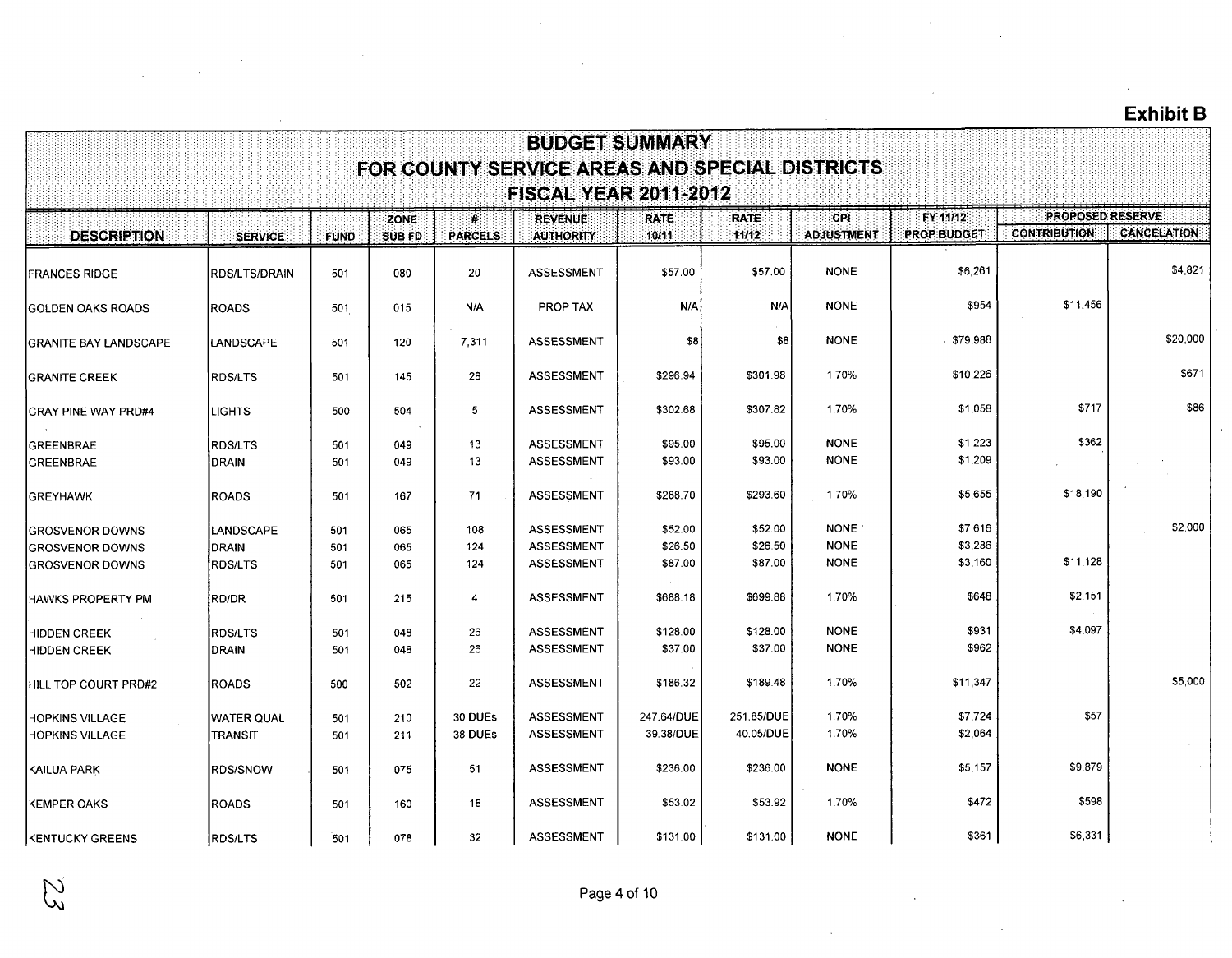|                                  |                                                                                                                                    |             |                              |                                |                                    |                       |                      |                           |                         |                     | <b>Exhibit B</b>   |  |  |  |  |
|----------------------------------|------------------------------------------------------------------------------------------------------------------------------------|-------------|------------------------------|--------------------------------|------------------------------------|-----------------------|----------------------|---------------------------|-------------------------|---------------------|--------------------|--|--|--|--|
|                                  | <b>BUDGET SUMMARY</b><br>FOR COUNTY SERVICE AREAS AND SPECIAL DISTRICTS<br><b>FISCAL YEAR 2011-2012</b><br><b>PROPOSED RESERVE</b> |             |                              |                                |                                    |                       |                      |                           |                         |                     |                    |  |  |  |  |
| <b>DESCRIPTION</b>               | <b>SERVICE</b>                                                                                                                     | <b>FUND</b> | <b>ZONE</b><br><b>SUB FD</b> | $\mathbf{R}$<br><b>PARCELS</b> | <b>REVENUE</b><br><b>AUTHORITY</b> | <b>RATE:</b><br>10/11 | <b>RATE</b><br>11/12 | CPI.<br><b>ADJUSTMENT</b> | FY 11/12<br>PROP BUDGET | <b>CONTRIBUTION</b> | <b>CANCELATION</b> |  |  |  |  |
| <b>KENTUCKY GREENS</b>           | <b>FIRE/WATER</b>                                                                                                                  | 501         | 078                          | 32                             | <b>ASSESSMENT</b>                  | \$25.00               | \$25.00              | <b>NONE</b>               | \$800                   |                     |                    |  |  |  |  |
| LAKE OAK ESTATES                 | <b>RDS/DRAIN</b>                                                                                                                   | 501         | 031                          | 73                             | <b>ASSESSMENT</b>                  | \$55.00               | \$55.00              | <b>NONE</b>               | \$361                   | \$6,654             |                    |  |  |  |  |
| LAKE SHORE LIGHTS                | <b>LIGHTS</b>                                                                                                                      | 501         | 004                          | N/A                            | PROP TAX                           | N/A                   | N/A                  | <b>NONE</b>               | \$1,793                 | \$1,632             |                    |  |  |  |  |
| <b>LOOMIS RANCH</b>              | <b>ROADS</b>                                                                                                                       | 501         | 159                          | 11                             | ASSESSMENT                         | \$328.74              | \$334.34             | 1.70%                     | \$783                   | \$3,444             |                    |  |  |  |  |
| IMAMMOTH RIDGE                   | <b>ROADS</b>                                                                                                                       | 501         | 096                          | 15                             | <b>ASSESSMENT</b>                  | \$278.00              | \$278.00             | <b>NONE</b>               | \$362                   | \$5,408             |                    |  |  |  |  |
| <b>MARTIS CAMP</b>               | TRANSIT                                                                                                                            | 501         | 200                          | 479 DUEs                       | <b>ASSESSMENT</b>                  | 32.46/DUE             | 33.02/DUE            | 1.70%                     | \$43,554                |                     |                    |  |  |  |  |
| MARTIS VALLEY __                 | <b>REC</b>                                                                                                                         | 501         | 194                          | 562                            | <b>ASSESSMENT</b>                  | \$143.22              | \$145.66             | 1.70%                     | \$12,320                | \$73,041            |                    |  |  |  |  |
| <b>MEADOW CREEK</b>              | <b>RDS/LTS/DRAIN</b>                                                                                                               | 501         | 041                          | 20                             | <b>ASSESSMENT</b>                  | \$135.00              | \$135.00             | <b>NONE</b>               | \$1,343                 | \$2,157             |                    |  |  |  |  |
| <b>MEADOW VIEW EST.</b>          | <b>RDS/LTS/DRAIN</b>                                                                                                               | 501         | 134                          | 55                             | <b>ASSESSMENT</b>                  | \$137.00              | \$137.00             | <b>NONE</b>               | \$1,627                 | \$7,408             |                    |  |  |  |  |
| <b>MINERS CREEK</b>              | <b>ROADS</b>                                                                                                                       | 501         | 163                          | 21                             | <b>ASSESSMENT</b>                  | \$250.98              | \$255.26             | 1.70%                     | \$978                   | \$5.132             |                    |  |  |  |  |
| <b>IMINERS RAVINE</b>            | <b>RDS/LTS/DRAIN</b>                                                                                                               | 501         | 135                          | 18                             | <b>ASSESSMENT</b>                  | \$382.94              | \$389.46             | 1.70%                     | \$3,660                 | \$4,550             |                    |  |  |  |  |
| <b>MONTE VERDE ESTATES</b>       | <b>ROADS</b>                                                                                                                       | 501         | 178                          | .61                            | ASSESSMENT                         | \$633.32              | \$644.08             | 1.70%                     | \$23,881                | \$17,408            |                    |  |  |  |  |
| <b>MOUNTAIN VIEW</b>             | <b>RDS/LTS</b>                                                                                                                     | 501         | 063                          | 8                              | <b>ASSESSMENT</b>                  | \$186.00              | \$186.00             | <b>NONE</b>               | \$1,125                 | \$563               |                    |  |  |  |  |
| <b>NATUREWOOD</b>                | <b>RDS/LTS</b>                                                                                                                     | 501         | 044                          | 41                             | <b>ASSESSMENT</b>                  | \$95.50               | \$95.50              | <b>NONE</b>               | \$725                   | \$4,290             |                    |  |  |  |  |
| <b>INEWCASTLE LIGHTING</b>       | LIGHTS                                                                                                                             | 500         | 300                          | N/A                            | PROP TAX                           | N/A                   | N/A                  | <b>NONE</b>               | \$5,250                 | \$1,850             |                    |  |  |  |  |
| <b>INICHOLS DR INDUSTRIAL PK</b> | <b>RDS/DRAIN</b>                                                                                                                   | 501         | 208                          | 26                             | <b>ASSESSMENT</b>                  | \$654.20              | \$665.32             | 1.70%                     | \$2,271                 | \$15,327            |                    |  |  |  |  |
| <b>INORTH AUBURN/OPHIR</b>       | <b>FIRE</b>                                                                                                                        | 501         | 193                          | 7.178                          | <b>ASSESSMENT</b>                  | <b>VARIES</b>         | <b>VARIES</b>        | <b>NONE</b>               | \$2,926,125             |                     | \$317,440          |  |  |  |  |

 $\sim 1$ 

 $\widetilde{z}4$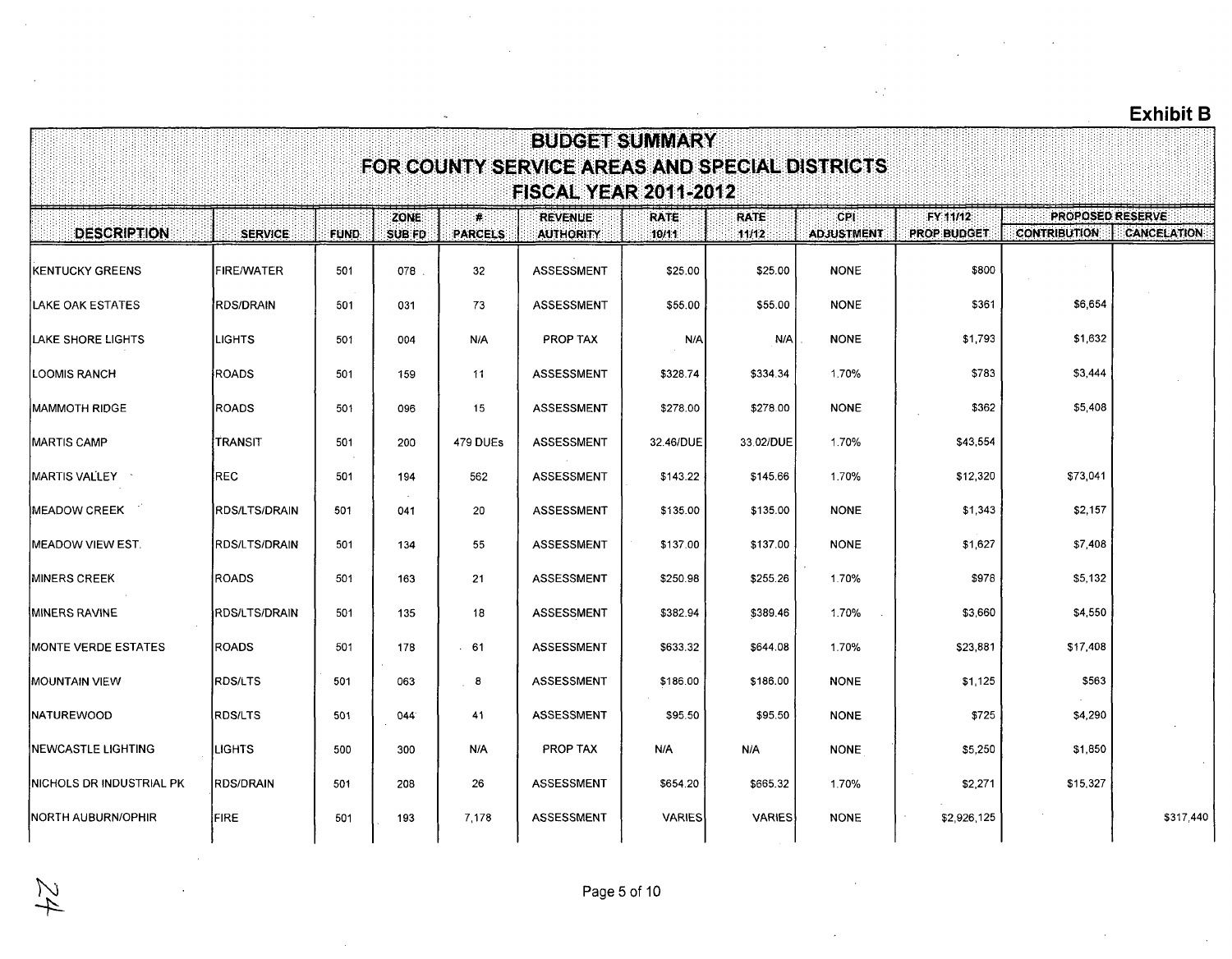|                                   |                       |             |                       |                                | <b>BUDGET SUMMARY</b>                          |                      |                      |                                 |                                       |                                         |                    |
|-----------------------------------|-----------------------|-------------|-----------------------|--------------------------------|------------------------------------------------|----------------------|----------------------|---------------------------------|---------------------------------------|-----------------------------------------|--------------------|
|                                   |                       |             |                       |                                | FOR COUNTY SERVICE AREAS AND SPECIAL DISTRICTS |                      |                      |                                 |                                       |                                         |                    |
|                                   |                       |             |                       |                                | <b>FISCAL YEAR 2011-2012</b>                   |                      |                      |                                 |                                       |                                         |                    |
| <b>DESCRIPTION</b>                | <b>SERVICE</b>        | <b>FUND</b> | ZONE<br><b>SUB FD</b> | $\mathbf{a}$<br><b>PARCELS</b> | <b>REVENUE</b><br><b>AUTHORITY</b>             | <b>RATE</b><br>10/11 | <b>RATE</b><br>11/12 | <b>CPL</b><br><b>ADJUSTMENT</b> | <b>FY 11/12</b><br><b>PROP BUDGET</b> | PROPOSED RESERVE<br><b>CONTRIBUTION</b> | <b>CANCELATION</b> |
| <b>INORTHSIDE WQ</b>              | <b>IWATER QUAL</b>    | 501         | 206                   | 40 DUEs                        | <b>ASSESSMENT</b>                              | 247.64/DUE           | 251.85/DUE           | 1.70%                           | \$10,255                              | \$19                                    |                    |
| INORTHSIDE TRANSIT                | <b>TRANSIT</b>        | 501         | 205                   | 27 DUEs                        | <b>ASSESSMENT</b>                              | 37.58/DUE            | 38.21/DUE            | 1.70%                           | \$1,474                               |                                         |                    |
| INS HIGHLANDS WQ                  | WATER QUAL            | 501         | 197                   | <b>238 DUEs</b>                | <b>ASSESSMENT</b>                              | 247.64/DUE           | 251.85/DUE           | 1.70%                           | \$61,249                              | \$1,256                                 |                    |
| INS HIGHLANDS                     | <b>TRANSIT</b>        | 501         | 204                   | 197 DUEs                       | <b>ASSESSMENT</b>                              | 32.58/DUE            | 33.14/DUE            | 1.70%                           | \$18,577                              |                                         |                    |
| <b>NS HIGHLANDS PRD #7</b>        | ROADS                 | 500         | 507                   | <b>1000 DUES</b>               | <b>ASSESSMENT</b>                              | 1130./DUE            | 1150.10/DUE          | 1.70%                           | \$751,610                             | \$428,490                               |                    |
| INORTHSTAR VILLAGE                | TRANSIT               | 501         | 203                   | <b>135 DUEs</b>                | <b>ASSESSMENT</b>                              | 15.20/DUE            | 15.47/DUE            | 1.70%                           | \$7,031                               |                                         |                    |
| <b>DRY CREEK PARK</b>             | <b>IRDS/LTS/DRAIN</b> | 501         | 068.3                 | 47                             | <b>ASSESSMENT</b>                              | \$64.00              | \$64.00              | <b>NONE</b>                     | \$1,136                               | \$4,372                                 |                    |
| <b>IDRY CREEK PARK</b>            | PARK MAINT            | 501         | 068.3                 | 47                             | <b>ASSESSMENT</b>                              | \$102.00             | \$102.00             | <b>NONE</b>                     | \$4,794                               |                                         |                    |
| <b>INORTHPARK</b>                 | DRAIN                 | 501         | 068                   | 66                             | <b>ASSESSMENT</b>                              | \$34.00              | \$34.00              | <b>NONE</b>                     | \$2,244                               |                                         |                    |
| <b>NORTHPARK REC &amp; LIGHTS</b> | IPARK MAINT           | 501         | 068                   | 66                             | ASSESSMENT                                     | \$102.00             | \$102.00             | <b>NONE</b>                     | \$11,078                              |                                         |                    |
| <b>OAKLEAF GLEN</b>               | <b>RDS/LTS/DRAIN</b>  | 501         | 109                   | 45                             | <b>ASSESSMENT</b>                              | \$193.00             | \$193.00             | <b>NONE</b>                     | \$938                                 | \$10,947                                |                    |
| IOLD POST LANE                    | ÍRDS/DRAIN            | 501         | 182                   | 5                              | ASSESSMENT                                     | \$271.92             | \$276.54             | 1.70%                           | \$520                                 | \$963                                   |                    |
| <b>IOLIVE RANCH</b>               | <b>RDS/LTS</b>        | 501         | 106                   | 10                             | <b>ASSESSMENT</b>                              | \$187.00             | \$187.00             | <b>NONE</b>                     | \$1,020                               | \$1,400                                 |                    |
| IOLYMPUS VILLAGE                  | <b>IRDS/LTS/DRAIN</b> | 501         | 176                   | 38                             | <b>ASSESSMENT</b>                              | \$223.88             | \$227.68             | 1.70%                           | \$2,548                               | \$7 104                                 |                    |
| PARKVIEW                          | <b>RDS/LTS/DRAIN</b>  | 501         | 113                   | 16                             | <b>ASSESSMENT</b>                              | \$123.00             | \$123.00             | <b>NONE</b>                     | \$1,128                               | \$1,340                                 |                    |
| PENRYN HILLS PRD#1                | <b>ROADS</b>          | 500         | 501                   | 24                             | <b>ASSESSMENT</b>                              | \$161.28             | \$166.12             | PER ENG RPT                     | \$3,731                               | \$555                                   |                    |
| <b>PENRYN LIGHTING</b>            | <b>ILIGHTS</b>        | 500         | 400                   | N/A                            | PROP TAX                                       | N/A                  | N/A                  | <b>NONE</b>                     | \$3,622                               | \$1.778                                 |                    |
| PHEASANT GROVE                    | <b>RDS/LTS/DRAIN</b>  | 501         | 082                   | 35                             | <b>ASSESSMENT</b>                              | <b>VARIES</b>        | <b>VARIES</b>        | 1.70%                           | \$1,105                               | \$3,676                                 |                    |
| PHEASANT GROVE                    | LANDSCAPE             | 501         | 082                   | 38                             | <b>ASSESSMENT</b>                              | <b>VARIES</b>        | <b>VARIES</b>        | 1.70%                           | \$6,465                               |                                         |                    |
| <b>IPHEASANT KNOLL</b>            | <b>RDS/LTS/DRAIN</b>  | .501        | 129                   | 12 <sup>2</sup>                | <b>ASSESSMENT</b>                              | \$145.00             | \$145.00             | <b>NONE</b>                     | \$8,742                               |                                         | \$6,702            |
| <b>PINE RIDGE</b>                 | <b>ROADS</b>          | 501         | 114                   | 11                             | <b>ASSESSMENT</b>                              | \$241.00             | \$241.00             | <b>NONE</b>                     | \$347                                 | \$3,054                                 |                    |

 $\sim$   $^{-1}$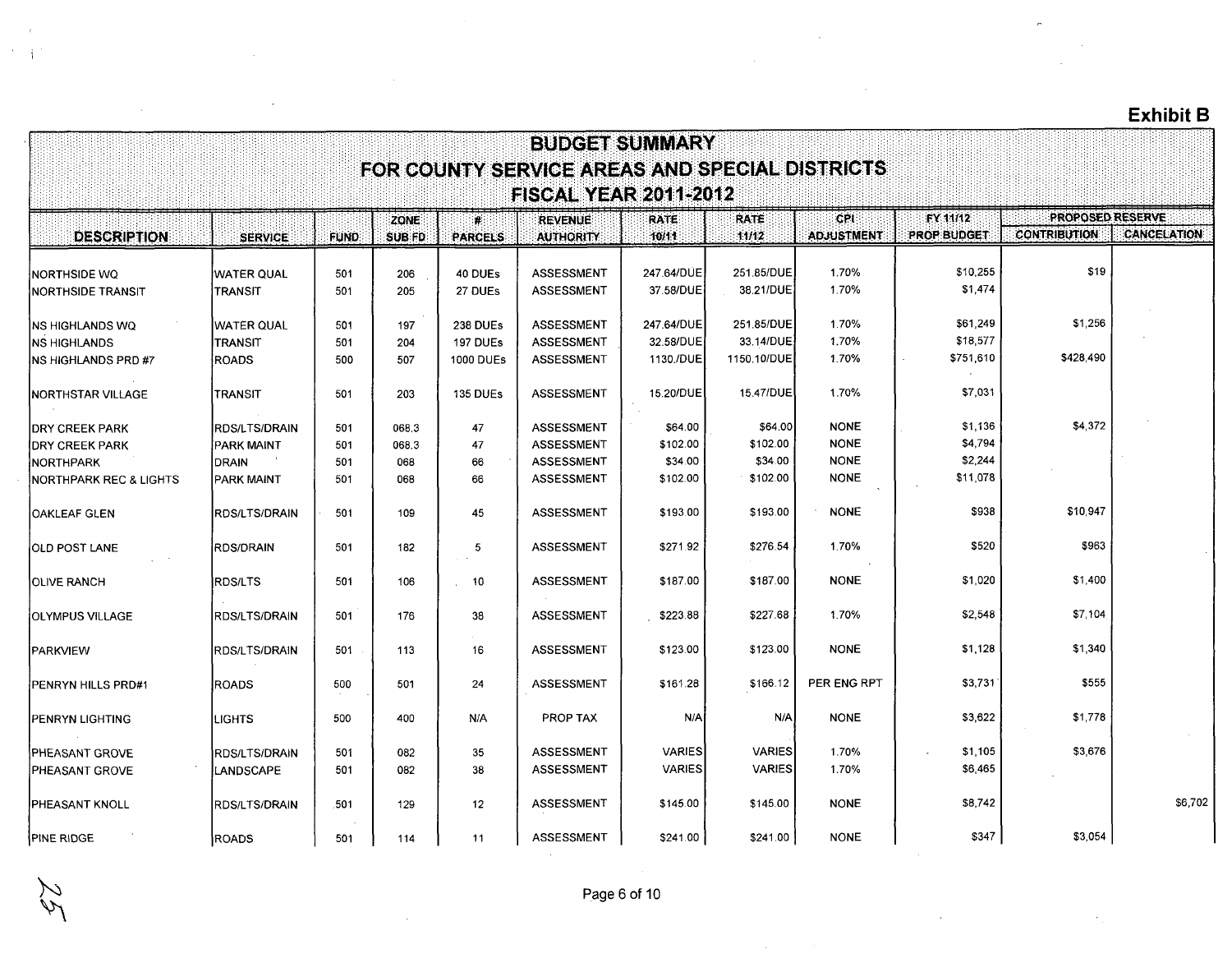÷.

|                                                        | <b>BUDGET SUMMARY</b><br>FOR COUNTY SERVICE AREAS AND SPECIAL DISTRICTS<br><b>FISCAL YEAR 2011-2012</b> |                 |               |                |                                        |                          |                          |                            |                    |                         |                    |  |  |  |
|--------------------------------------------------------|---------------------------------------------------------------------------------------------------------|-----------------|---------------|----------------|----------------------------------------|--------------------------|--------------------------|----------------------------|--------------------|-------------------------|--------------------|--|--|--|
|                                                        |                                                                                                         |                 | ZONE          | ₩.             | <b>REVENUE</b>                         | <b>RATE</b>              | <b>RATE</b>              | <b>CPI</b>                 | <b>FY 11/12</b>    | <b>PROPOSED RESERVE</b> |                    |  |  |  |
| <b>DESCRIPTION</b>                                     | <b>SERVICE</b>                                                                                          | <b>FUND</b>     | <b>SUB FD</b> | <b>PARCELS</b> | <b>AUTHORITY</b>                       | 10/11                    | 11/12                    | <b>ADJUSTMENT</b>          | <b>PROP BUDGET</b> | <b>CONTRIBUTION</b>     | <b>CANCELATION</b> |  |  |  |
| <b>IPINE VIEW</b>                                      | <b>IRDS/LTS/DRAIN</b>                                                                                   | 501             | 085           | 29             | <b>ASSESSMENT</b>                      | \$106.00                 | \$106.00                 | <b>NONE</b>                | \$1,452            | \$2,622                 |                    |  |  |  |
| <b>PLACER CO SEPTIC</b>                                | <b>SEPTIC</b>                                                                                           | 501             | 058           | N/A            | <b>GENERAL FUND</b>                    | N/A                      | N/A                      | <b>NONE</b>                | \$38,955           |                         | \$37,455           |  |  |  |
| <b>IPLACER CORP CENTER</b>                             | <b>RDS/LDSP</b>                                                                                         | 501             | 157           | 35             | <b>ASSESSMENT</b>                      | \$960.32                 | \$976.64                 | 1.70%                      | \$11,688           | \$27,494                |                    |  |  |  |
| <b>IPLACER INDUSTRIAL PARK</b>                         | <b>RDS/LTS</b>                                                                                          | 501             | 039           | 14             | <b>ASSESSMENT</b>                      | 66.72/AC                 | 67.84/AC                 | 1.70%                      | \$906              | \$5,331                 |                    |  |  |  |
| <b>PLCR CNTR.EXEC.OFF.PK</b><br>IPLCR CNTR.EXEC.OFF.PK | <b>RDS/DRAIN</b><br><b>ILIGHTS</b>                                                                      | 501<br>501      | 042<br>042    | 24<br>24       | ASSESSMENT<br><b>ASSESSMENT</b>        | \$357/AC<br>\$105/AC     | \$357/AC<br>\$105/AC     | <b>NONE</b><br><b>NONE</b> | \$374<br>\$1,751   | \$7,194                 | \$104              |  |  |  |
| <b>PONDEROSA PALISADES</b>                             | <b>IRDS/SNOW</b>                                                                                        | 501             | 019           | 183            | <b>ASSESSMENT</b>                      | \$132.00                 | \$132.00                 | <b>NONE</b>                | \$53,422           |                         | \$27,266           |  |  |  |
| <b>IPRINCETON CLUB</b>                                 | <b>IRDS/LTS/DRAIN</b>                                                                                   | 501             | 111           | 94             | <b>ASSESSMENT</b>                      | \$126.00                 | \$126.00                 | <b>NONE</b>                | \$2,174            | \$13,370                |                    |  |  |  |
| <b>QUAIL LAKE</b>                                      | <b>RDS/LTS/DRAIN</b>                                                                                    | $\Delta$<br>501 | 010           | 12             | <b>ASSESSMENT</b>                      | \$172.00                 | \$172.00                 | <b>NONE</b>                | \$337              | \$2,227                 |                    |  |  |  |
| QUAIL OAKS #1<br><b>QUAIL OAKS#1</b>                   | <b>RDS/LTS</b><br><b>LANDSCAPE</b>                                                                      | 501<br>501      | 067<br>067    | 73<br>56       | <b>ASSESSMENT</b><br><b>ASSESSMENT</b> | \$84.00<br>\$104.00      | \$84.00<br>\$104.00      | <b>NONE</b><br><b>NONE</b> | \$1.904<br>\$5,824 | \$5,828                 |                    |  |  |  |
| QUAIL OAKS #3<br>QUAIL OAKS #3                         | <b>RDS/LTS</b><br><b>LANDSCAPE</b>                                                                      | 501<br>501      | 062<br>062    | 46<br>43       | <b>ASSESSMENT</b><br><b>ASSESSMENT</b> | <b>VARIES</b><br>\$91.00 | <b>VARIES</b><br>\$91.00 | <b>NONE</b><br><b>NONE</b> | \$1,300<br>\$3,913 | \$3,539                 |                    |  |  |  |
| QUARRY MDW.                                            | <b>RDS/LTS/DRAIN</b>                                                                                    | 501             | 094           | 23             | <b>ASSESSMENT</b>                      | \$141.00                 | \$141.00                 | <b>NONE</b>                | \$1,769            | \$2,474                 |                    |  |  |  |
| QUARTZ DR STORAGE                                      | <b>RDS/DRAIN</b>                                                                                        | 501             | 214           | $\overline{1}$ | <b>ASSESSMENT</b>                      | <b>NONE</b>              | \$2,904.40               | <b>NONE</b>                | \$1,292            | \$1,612                 |                    |  |  |  |
| <b>IRAINBOW VALLEY</b>                                 | <b>RDS/LTS</b>                                                                                          | 501             | 122           | 8              | <b>ASSESSMENT</b>                      | \$169.00                 | \$169.00                 | <b>NONE</b>                | \$1,670            |                         | \$118              |  |  |  |
| <b>IRETREAT AT NORTHSTAR</b>                           | <b>IRDS/DRAIN/SN</b>                                                                                    | 501             | 187           | 18             | <b>ASSESSMENT</b>                      | \$3,153.16               | \$3,206.76               | 1.70%                      | \$62,486           |                         | \$2,065            |  |  |  |
| <b>IRIDGEWOOD HEIGHTS PRD#3</b>                        | <b>IROADS</b>                                                                                           | 500             | 503           | 8              | <b>ASSESSMENT</b>                      | \$242.36                 | \$246.46                 | 1.70%                      | \$7,737            |                         | \$5,516            |  |  |  |
|                                                        |                                                                                                         |                 |               |                |                                        |                          |                          |                            |                    |                         |                    |  |  |  |

 $\bar{z}$ 

9

6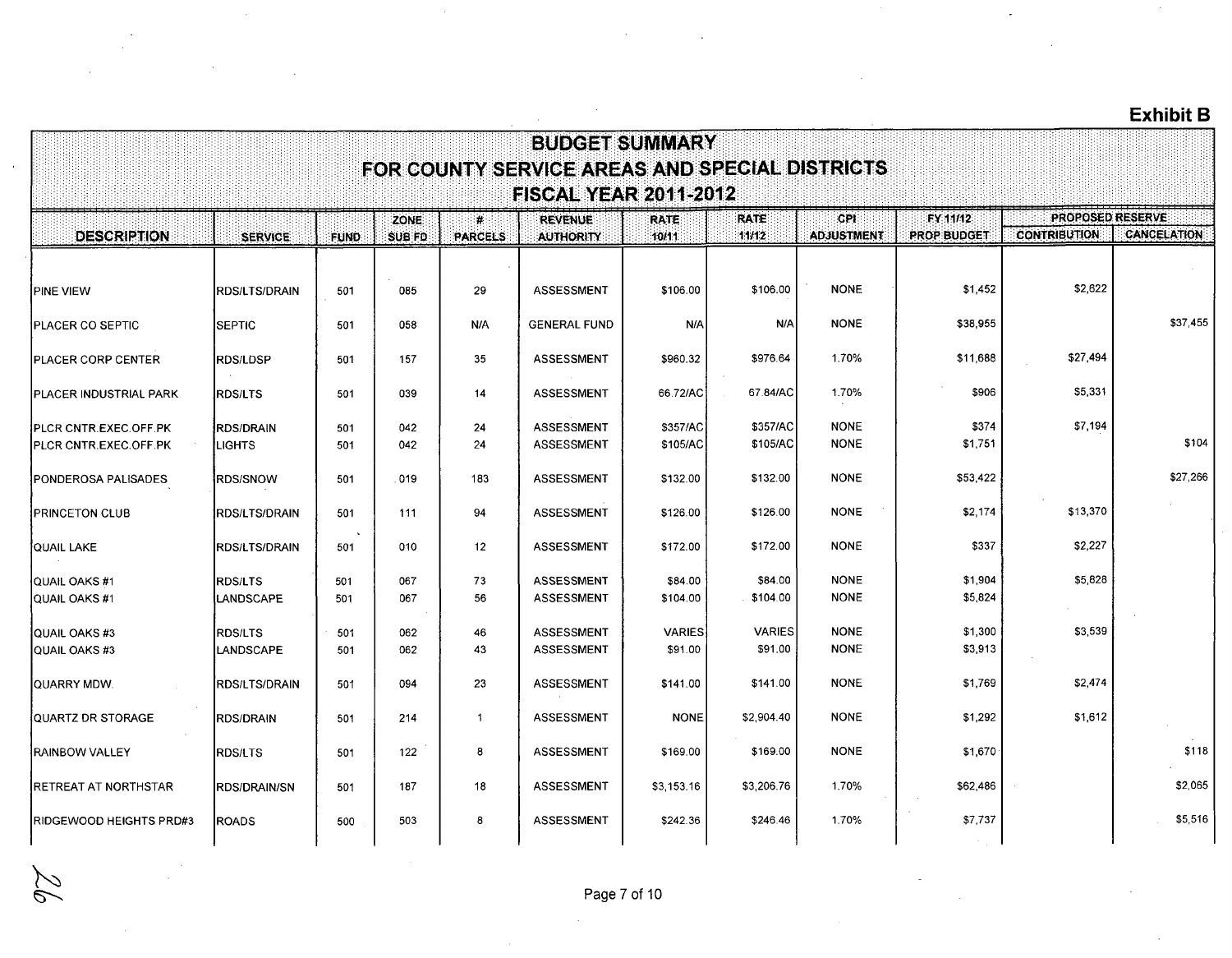|                                                           |                                       |             |                       |                                      | <b>BUDGET SUMMARY</b>                                                          |                      |                      |                            |                                       |                                         |                      |
|-----------------------------------------------------------|---------------------------------------|-------------|-----------------------|--------------------------------------|--------------------------------------------------------------------------------|----------------------|----------------------|----------------------------|---------------------------------------|-----------------------------------------|----------------------|
|                                                           |                                       |             |                       |                                      | FOR COUNTY SERVICE AREAS AND SPECIAL DISTRICTS<br><b>FISCAL YEAR 2011-2012</b> |                      |                      |                            |                                       |                                         |                      |
| <b>DESCRIPTION</b>                                        | <b>SERVICE</b>                        | <b>FUND</b> | ZONE<br><b>SUB FD</b> | $\boldsymbol{\mu}$<br><b>PARCELS</b> | <b>REVENUE</b><br><b>AUTHORITY</b>                                             | <b>RATE</b><br>10/11 | <b>RATE</b><br>11/12 | CPI<br><b>ADJUSTMENT</b>   | <b>FY 11/12</b><br><b>PROP BUDGET</b> | PROPOSED RESERVE<br><b>CONTRIBUTION</b> | <b>CANCELATION</b>   |
| <b>ROBIN COURT</b>                                        | <b>ROADS</b>                          | 501         | 040                   | 11                                   | <b>ASSESSMENT</b>                                                              | \$220.36             | \$224.12             | 1.70%                      | \$5,204                               |                                         | \$2,439              |
| <b>ROCK CREEK MEADOW</b>                                  | RDS/LTS/DRAIN                         | 501         | 089                   | 12                                   | <b>ASSESSMENT</b>                                                              | \$152.00             | \$152.00             | <b>NONE</b>                | \$915                                 | \$1,509                                 |                      |
| <b>ROCK SADDLE</b>                                        | RDS/LTS/DRAIN                         | 501         | 195                   | 9                                    | <b>ASSESSMENT</b>                                                              | \$383.38             | \$389.90             | 1.70%                      | \$1,605                               | \$2,004                                 |                      |
| <b>IROCKVIEW</b>                                          | <b>RDS/LTS/DRAIN</b>                  | 501         | 092                   | 12                                   | <b>ASSESSMENT</b>                                                              | \$182.00             | \$182.00             | <b>NONE</b>                | \$1,022                               | \$1,662                                 |                      |
| <b>SABRE CITY</b>                                         | <b>REC/LT</b>                         | 501         | 011                   | 208                                  | FEE/P.TAX                                                                      | \$80.00              | \$80.00              | <b>NONE</b>                | \$18,044                              |                                         |                      |
| <b>ISHADOW ROCK</b>                                       | <b>RDS/LTS/FIRE</b>                   | 501         | 074                   | 80                                   | <b>ASSESSMENT</b>                                                              | \$153.00             | \$153.00             | <b>NONE</b>                | \$2,181                               | \$11,359                                |                      |
| SHERIDAN RECREATION<br><b>SHERIDAN FIRE</b>               | PARK MAINT<br><b>FIRE</b>             | 501<br>501  | 006<br>006            | 395<br>N/A                           | FEE/P.TAX<br>PROP TAX                                                          | \$47.00<br>N/A       | \$47.00<br>N/A       | <b>NONE</b><br><b>NONE</b> | \$33,565<br>\$77,935                  |                                         | \$10,000<br>\$32,089 |
| <b>SIERRA MESA</b>                                        | <b>RDS/LTS/FIRE</b>                   | 501         | 102                   | 18                                   | <b>ASSESSMENT</b>                                                              | \$96.00              | \$96.00              | <b>NONE</b>                | \$1,834                               | \$244                                   |                      |
| ISILVER OAK                                               | RDS/LTS/DRAIN                         | 501         | 115                   | 17                                   | <b>ASSESSMENT</b>                                                              | \$79.00              | \$79.00              | <b>NONE</b>                | \$915                                 | \$728                                   |                      |
| <b>ISILVERWOOD</b>                                        | <b>RDS/TRAILS</b>                     | 501         | 154                   | 105                                  | <b>ASSESSMENT</b>                                                              | \$38.90              | \$39.56              | 1.70%                      | \$3,040                               | \$1,813                                 |                      |
| ÍSILLER RANCH WQ                                          | <b>WATER QUAL</b>                     | 501         | 199                   | 653 DUEs                             | <b>ASSESSMENT</b>                                                              | 247.64/DUE           | 251.85/DUE           | 1.70%                      | \$165,898                             | \$6,057                                 |                      |
| Southview                                                 | <b>RDS/SNOW</b>                       | 501         | 072                   | 6                                    | ASSESSMENT                                                                     | \$234.00             | \$234.00             | <b>NONE</b>                | \$331                                 | \$1,823                                 |                      |
| <b>SPRING MEADOWS</b><br><b>SPRING MEADOWS</b>            | RDS/LTS<br>PARK/DRAIN                 | 501<br>501  | 034<br>034            | 76<br>76                             | <b>ASSESSMENT</b><br><b>ASSESSMENT</b>                                         | \$95.00<br>\$126.00  | \$95.00<br>\$126.00  | <b>NONE</b><br><b>NONE</b> | \$146,290<br>\$12,576                 |                                         |                      |
| ISPRING VALLEY T-RANCH                                    | <b>RDS/FIRE</b>                       | 501         | 088                   | 19                                   | <b>ASSESSMENT</b>                                                              | \$276.00             | \$276.00             | <b>NONE</b>                | \$1,654                               | \$5,290                                 |                      |
| <b>SQUAW VALLEY-VILLAGE AT</b><br>SQ VALLEY-VILLAGE(COMM) | <b>DRAIN/TRF MGT</b><br>DRAIN/TRF MGT | 501<br>501  | 161<br>161            | 290<br>9                             | ASSESSMENT<br><b>ASSESSMENT</b>                                                | \$6.56<br>6.56/Share | \$6.68<br>6.68/Share | 1.70%<br>1.70%             | \$1,698                               | \$1,443                                 |                      |
| SQUAW VALLEY PARK                                         | <b>PARK MAINT</b>                     | 501         | 162                   | 290                                  | <b>ASSESSMENT</b>                                                              | \$23.20              | \$23.60              | 1.70%                      | \$74,544                              |                                         |                      |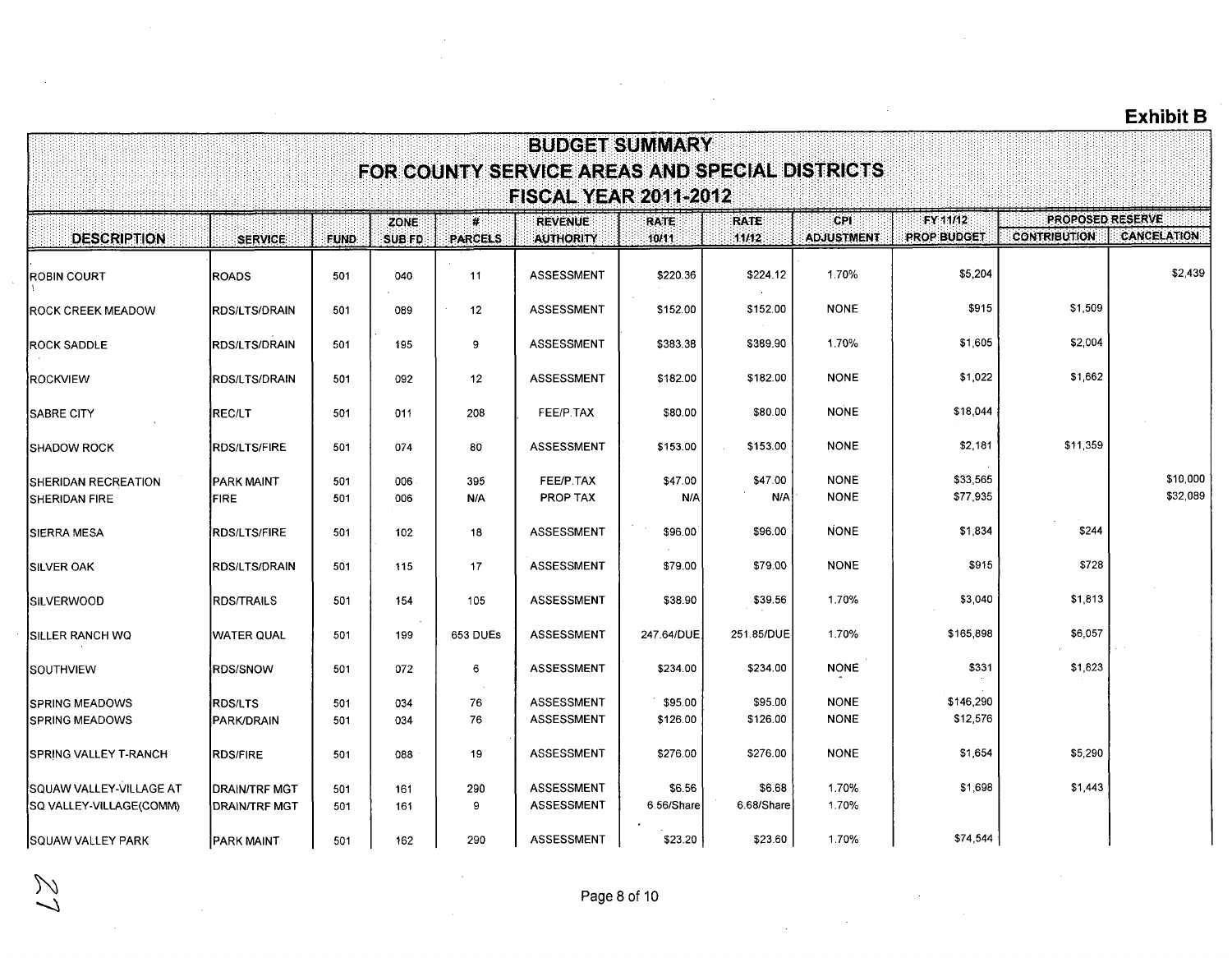|                               |                      |             |                              |                      | <b>BUDGET SUMMARY</b>                                                          |                      |                       |                          |                                |                                         |                    |
|-------------------------------|----------------------|-------------|------------------------------|----------------------|--------------------------------------------------------------------------------|----------------------|-----------------------|--------------------------|--------------------------------|-----------------------------------------|--------------------|
|                               |                      |             |                              |                      | FOR COUNTY SERVICE AREAS AND SPECIAL DISTRICTS<br><b>FISCAL YEAR 2011-2012</b> |                      |                       |                          |                                |                                         |                    |
| <b>DESCRIPTION</b>            | <b>SERVICE</b>       | <b>FUND</b> | <b>ZONE</b><br><b>SUB FD</b> | ₩.<br><b>PARCELS</b> | <b>REVENUE</b><br><b>AUTHORITY</b>                                             | <b>RATE</b><br>10/11 | <b>RATE:</b><br>11/12 | CPI<br><b>ADJUSTMENT</b> | FY 11/12<br><b>PROP BUDGET</b> | PROPOSED RESERVE<br><b>CONTRIBUTION</b> | <b>CANCELATION</b> |
|                               |                      |             |                              |                      |                                                                                |                      |                       |                          |                                |                                         |                    |
| <b>SQUIRREL CREEK</b>         | <b>RDS/LTS/FIRE</b>  | 501         | 064                          | 13                   | ASSESSMENT                                                                     | \$152.00             | \$152.00              | <b>NONE</b>              | \$10,696                       |                                         | \$7,720            |
| <b>ISTERLING POINT</b>        | <b>RDS/LTS</b>       | 501         | 132                          | 60                   | <b>ASSESSMENT</b>                                                              | \$182.08             | \$185.18              | 1.70%                    | \$21,069                       |                                         | \$7,959            |
| <b>ISTERLING POINT PRD #8</b> | <b>RDS</b>           | 500         | 508                          | 60                   | <b>ASSESSMENT</b>                                                              | \$214.80             | \$218.46              | 1.70%                    | \$1,838                        | \$11,469                                |                    |
| <b>STRATFORD DOWNS</b>        | <b>RDS/LTS</b>       | 501         | 077                          | 55                   | <b>ASSESSMENT</b>                                                              | \$57.00              | \$57.00               | <b>NONE</b>              | \$1,563                        | \$4,572                                 |                    |
| <b>STRATFORD DOWNS</b>        | DRAIN                | 501         | 077                          | 55                   | <b>ASSESSMENT</b>                                                              | \$109.00             | \$109.00              | <b>NONE</b>              | \$5,995                        |                                         |                    |
| ISTRATFORD DOWNS              | LANDSCAPE            | 501         | 077.                         | 55                   | <b>ASSESSMENT</b>                                                              | \$91.00              | \$91.00               | <b>NONE</b>              | \$10,005                       |                                         | \$5,000            |
| <b>SULLIVAN RANCH</b>         | <b>RDS/LTS/DRAIN</b> | 501         | 056                          | 100                  | <b>ASSESSMENT</b>                                                              | \$81.00              | \$81.00               | <b>NONE</b>              | \$2,345                        | \$8,755                                 |                    |
| ISUNSET WEST FIRE             | <b>FIRE</b>          | 501         | 97                           | N/A                  | MOU with UAIC                                                                  | N/A                  | N/A                   | <b>NONE</b>              | \$3,149,238                    |                                         |                    |
| <b>SUN VALLEY OAKS</b>        | ROADS                | 501         | 175                          | 75                   | <b>ASSESSMENT</b>                                                              | \$203.34             | \$206.80              | 1.70%                    | \$4,402                        | \$12,608                                |                    |
| <b>SUNSET ESTATES</b>         | <b>RDS/LTS</b>       | 501         | 151                          | 11                   | <b>ASSESSMENT</b>                                                              | \$175.56             | \$178.54              | 1.70%                    | \$586                          | \$1,778                                 |                    |
| ISUNSET TERRACE               | <b>IRDS/LTS</b>      | 501         | 051                          | 13                   | <b>ASSESSMENT</b>                                                              | \$109.00             | \$109.00              | <b>NONE</b>              | \$335                          | \$1,482                                 |                    |
| <b>TAMARACK</b>               | <b>RDS/SNOW</b>      | 501         | 099                          | 15                   | <b>ASSESSMENT</b>                                                              | \$227.00             | \$227.00              | <b>NONE</b>              | \$40,055                       |                                         |                    |
| THE VINEYARD                  | <b>RDS/LTS/DRAIN</b> | 501         | 181                          | 52                   | ASSESSMENT                                                                     | \$209.16             | \$212.72              | 1.70%                    | \$2,574                        | \$9,687                                 |                    |
| TIMBERLINE                    | <b>ROADS</b>         | 501         | 037                          | $\overline{7}$       | <b>ASSESSMENT</b>                                                              | \$295.00             | \$295.00              | <b>NONE</b>              | \$338                          | \$2,627                                 |                    |
| <b>TIMILICK</b>               | <b>WATER QUAL</b>    | 501         | 201                          | 462 DUEs             | <b>ASSESSMENT</b>                                                              | 247.64/DUE           | 251.85/DUE            | 1.70%                    | \$117,704                      | \$3,649                                 |                    |
| <b>TIMILICK</b>               | <b>TRANSIT</b>       | 501         | 202                          | 137 DUEs             | <b>ASSESSMENT</b>                                                              | 32.46/DUE            | 33.02/DUE             | 1.70%                    | \$12,754                       |                                         |                    |
| <b>TRAILHEAD</b>              | <b>ROADS</b>         | 501         | 179                          | 60                   | <b>ASSESSMENT</b>                                                              | \$343.96             | \$349.82              | 1.70%                    | \$2,783                        | \$20,406                                |                    |
| TRAYNOR                       | DRAIN                | 501         | 060                          | $\mathbf{1}$         | ASSESSMENT                                                                     | \$792.00             | \$792.00              | <b>NONE</b>              | \$892                          |                                         |                    |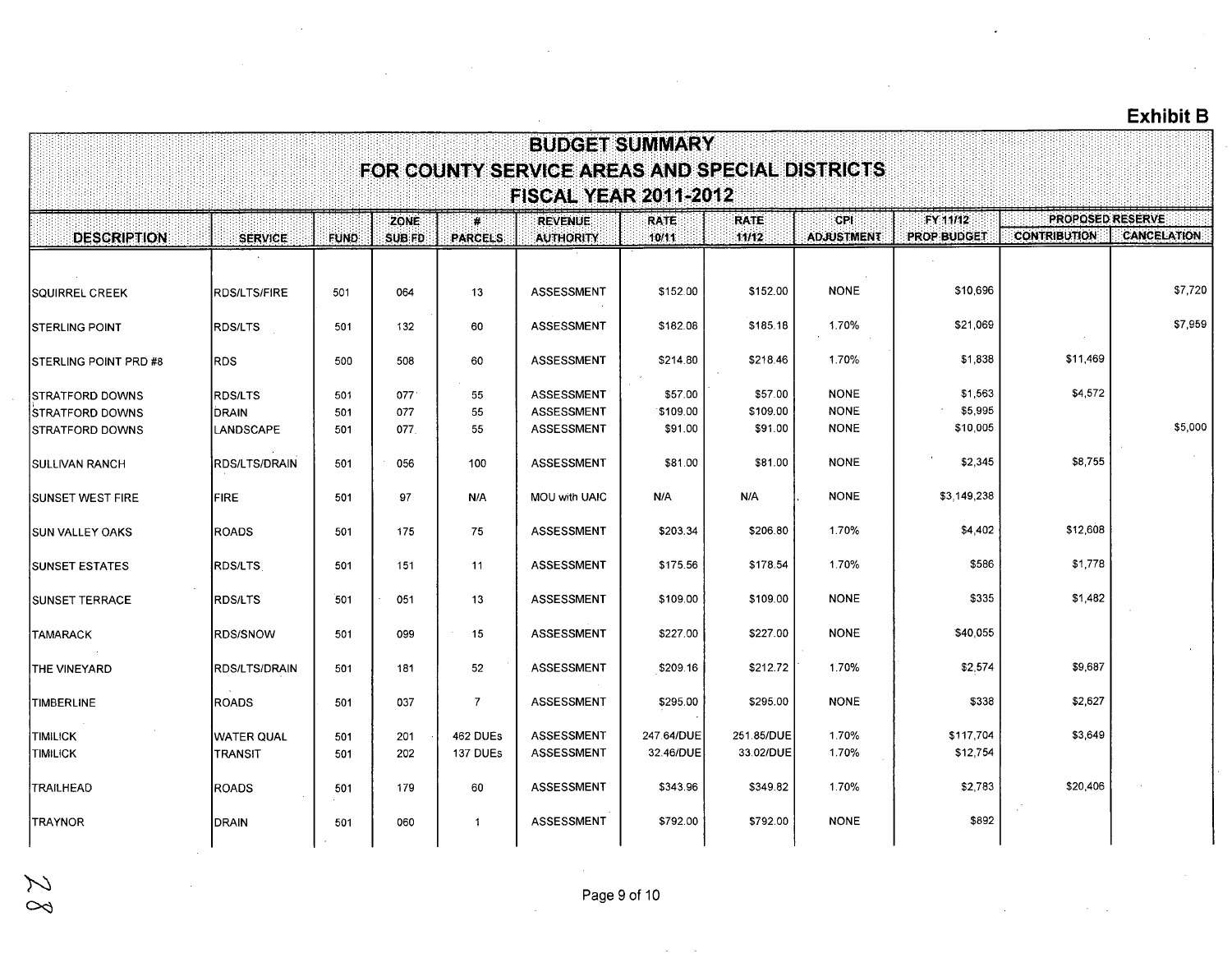| <b>BUDGET SUMMARY</b>                                                                                                       |                                                                                |             |              |                |                   |                                 |               |                   |                    |                     |                    |  |  |  |  |
|-----------------------------------------------------------------------------------------------------------------------------|--------------------------------------------------------------------------------|-------------|--------------|----------------|-------------------|---------------------------------|---------------|-------------------|--------------------|---------------------|--------------------|--|--|--|--|
|                                                                                                                             | FOR COUNTY SERVICE AREAS AND SPECIAL DISTRICTS<br><b>FISCAL YEAR 2011-2012</b> |             |              |                |                   |                                 |               |                   |                    |                     |                    |  |  |  |  |
|                                                                                                                             |                                                                                |             |              |                |                   |                                 |               |                   |                    |                     |                    |  |  |  |  |
| <b>PROPOSED RESERVE</b><br>CPI<br><b>FY 11/12</b><br>ZONE<br><b>REVENUE</b><br><b>RATE</b><br><b>RATE</b><br>$\mathbf{R}$ : |                                                                                |             |              |                |                   |                                 |               |                   |                    |                     |                    |  |  |  |  |
| <b>DESCRIPTION</b>                                                                                                          | <b>SERVICE</b>                                                                 | <b>FUND</b> | SUB FD       | <b>PARCELS</b> | <b>AUTHORITY</b>  | 10/11                           | 11/12         | <b>ADJUSTMENT</b> | <b>PROP BUDGET</b> | <b>CONTRIBUTION</b> | <b>CANCELATION</b> |  |  |  |  |
| TREELAKE                                                                                                                    | ROADS                                                                          | 501         | 069          | 979            | ASSESSMENT        | \$83.00                         | \$83.00       | <b>NONE</b>       | \$2,161            | \$111,096           |                    |  |  |  |  |
| <b>TREELAKE</b>                                                                                                             | LIGHTS                                                                         | 501         | 069          | 1,147          | <b>ASSESSMENT</b> | \$25.00                         | \$25.00       | <b>NONE</b>       | \$28,637           | \$38                |                    |  |  |  |  |
| <b>JUNCLE JOE'S LANE</b>                                                                                                    | <b>ROADS</b>                                                                   | 501         | 045          | 58             | <b>ASSESSMENT</b> | \$52.00                         | \$52.00       | <b>NONE</b>       | \$354              | \$4,462             |                    |  |  |  |  |
| <b>WALDEN WOODS</b>                                                                                                         | ROADS                                                                          | 501         | 079          | 22             | <b>ASSESSMENT</b> | \$52.00                         | \$52.00       | <b>NONE</b>       | \$7,678            |                     | \$6,034            |  |  |  |  |
| <b>IWESTERN KNOLLS</b>                                                                                                      | <b>RDS/LTS/DRAIN</b>                                                           | 501         | 170          | 35             | ASSESSMENT        | \$150.82                        | \$153.38      | 1.70%             | \$1,130            | \$4,938             |                    |  |  |  |  |
| <b>IWESTERN PLACER FIRE</b>                                                                                                 | <b>FIRE</b>                                                                    | 501         | 076          | 2,217          | <b>ASSESSMENT</b> | \$71.50/1@\$145 \$72.50/1@\$148 |               | 1.40%             | \$262,559          | \$302               | \$33,053           |  |  |  |  |
| <b>WHITINGTON HEIGHTS</b>                                                                                                   | <b>RDS/LTS/FIRE</b>                                                            | 501         | 117          | 19             | ASSESSMENT        | \$128.00                        | \$128.00      | <b>NONE</b>       | \$1,864            | \$1,568             |                    |  |  |  |  |
| <b>WINCHESTER PHASE II</b>                                                                                                  | <b>RD/LT/DR</b>                                                                | 501         | 148          | 276            | <b>ASSESSMENT</b> | \$484.28                        | \$492.50      | 1.70%             | \$67,767           | \$155,098           |                    |  |  |  |  |
| <b>IWINCHESTER /COTT&amp;COMM</b>                                                                                           | RD/LT/DR                                                                       | 501         | 148          | 32             | <b>ASSESSMENT</b> | <b>VARIES</b>                   | <b>VARIES</b> | 1.70%             |                    |                     |                    |  |  |  |  |
| <b>IWINCHESTER/RESIDENTIAL</b>                                                                                              | <b>RD/LT/DR</b>                                                                | 501         | 148          | 109            | <b>ASSESSMENT</b> | \$201.50                        | \$204.92      | 1.70%             |                    |                     |                    |  |  |  |  |
| <b>WINTERHAWK</b>                                                                                                           | <b>RDS/LTS/DRAIN</b>                                                           | 501         | 136          | 19             | ASSESSMENT        | \$170.00                        | \$170.00      | <b>NONE</b>       | \$823              | \$3,407             |                    |  |  |  |  |
| <b>WOODBRIDGE RANCH</b>                                                                                                     | <b>RDS/DRAIN</b>                                                               | 501         | 035          | 104            | <b>ASSESSMENT</b> | \$100.00                        | \$100.00      | <b>NONE</b>       | \$424              | \$17.976            |                    |  |  |  |  |
| <b>WOODBRIDGE RANCH</b>                                                                                                     | LIGHTS                                                                         | 501         | 035          | 104            | <b>ASSESSMENT</b> | \$28.00                         | \$28.00       | <b>NONE</b>       | \$11,846           |                     | \$8,934            |  |  |  |  |
|                                                                                                                             |                                                                                |             |              |                |                   |                                 |               |                   |                    |                     |                    |  |  |  |  |
| 05/20/11                                                                                                                    |                                                                                |             | <b>TOTAL</b> | 33,608         |                   | <b>TOTALS:</b>                  |               |                   | \$12,696,370       | \$1,748,464         | \$2,149,260        |  |  |  |  |

Page 10 of 10

 $Zq$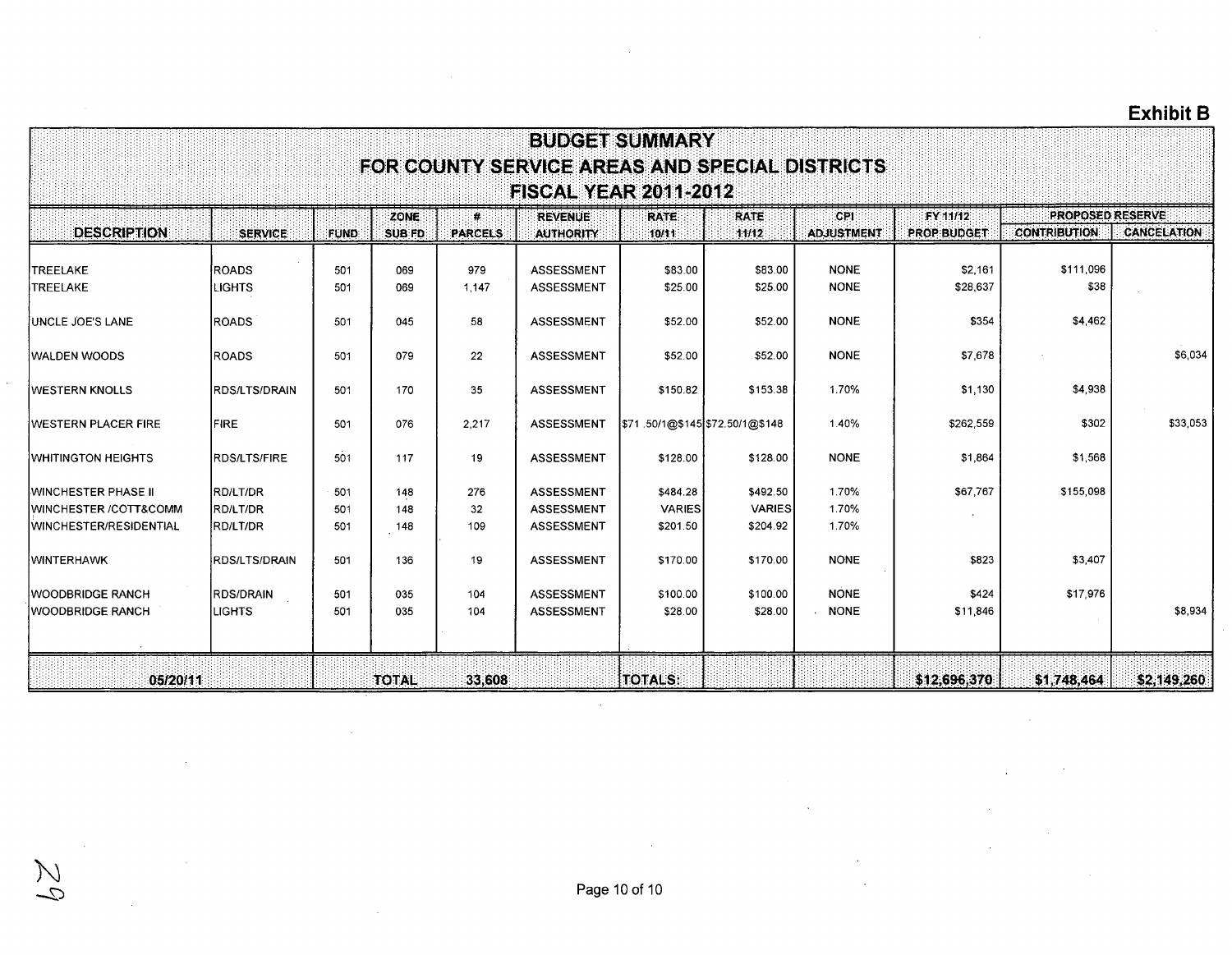# **Before the Board of Supervisors County of Placer, State of California**

**In the matter of: A RESOLUTION TO CONFIRM THE COUNTY SERVICE AREA, LIGHTING DISTRICT AND PERMANENT ROAD DIVISION FEE REPORT FOR FISCAL YEAR 2011/2012** 

Resol. No \_\_\_\_\_\_\_ \_

The following \_\_\_ ...:..R=E=S=O=L:..::U~T:...:..IO=.:....::N \_\_\_ was duly passed by the Board of Supervisors of the County of Placer at a regular meeting held

by the following vote on roll call:

Ayes:

Noes:

Absent:

Signed and approved by me after its passage.

Chairman Placer County Board of Supervisors

Attest: Clerk of said Board

**WHEREAS,** the State of California, Government Code, Section 25210.77a and Placer County Code, Section 33.05 provide for procedures for collection of County Service Area charges on the tax roll; and

**WHEREAS,** once a year the Board of Supervisors shall cause to be prepared a written report which shall contain a description of each parcel of real property receiving the particular extended service and the amount of the charge for each parcel; and

**WHEREAS,** the Board of Supervisors also wishes to confirm the assessments of permanent road divisions and place the same on the tax rolls for the 2011/2012 fiscal year.

**NOW THEREFORE, BE IT RESOLVED,** by the Board of Supervisors of the County of Placer, State of California, as follows: